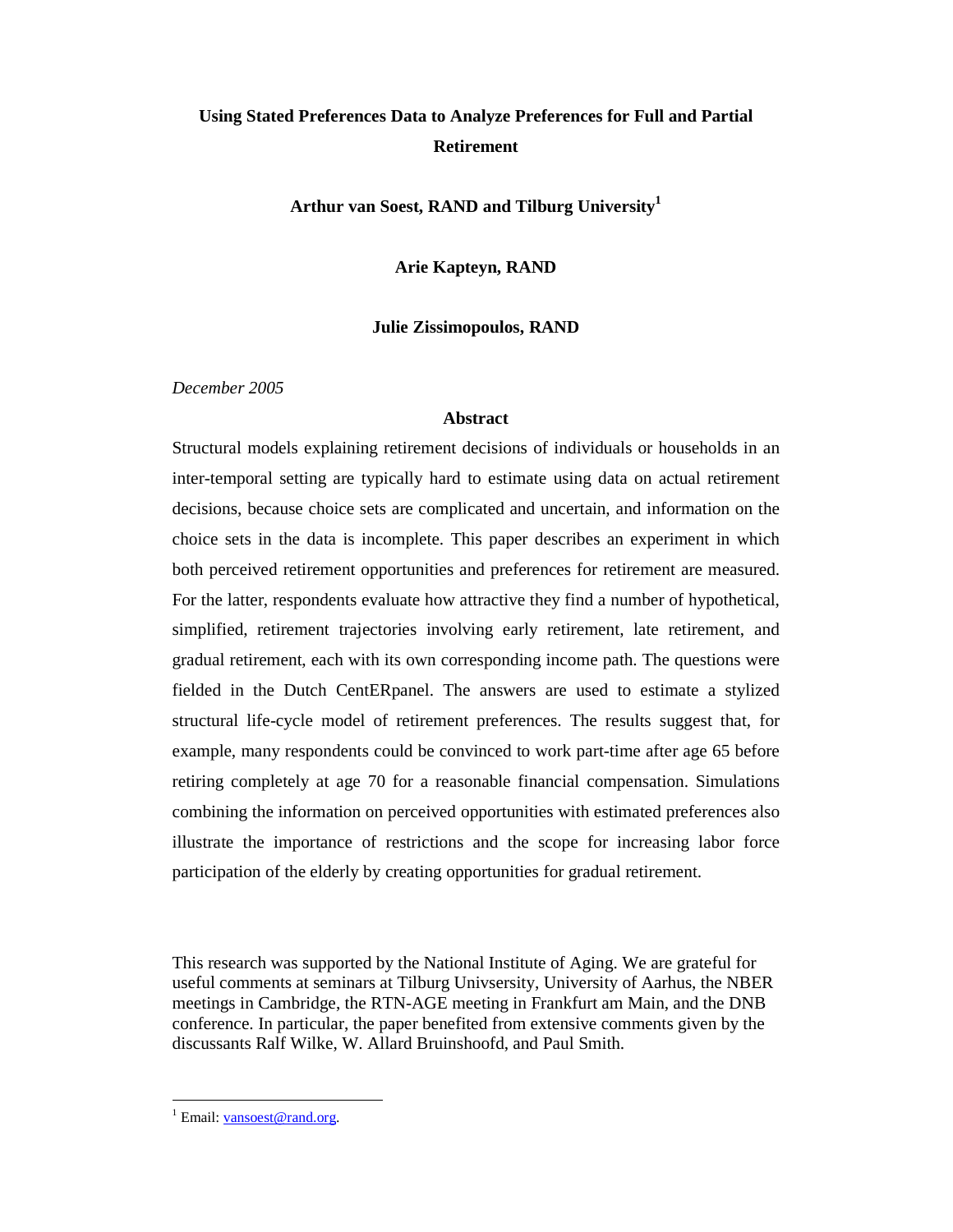#### 1. **Introduction**

Structural models explaining retirement decisions of individuals or households in an inter-temporal setting are typically hard to estimate using data on actual retirement decisions, because choice sets are complicated and largely unobserved by the researcher. Furthermore, individuals face various sources of uncertainty, which are, again, only partly known to the researcher. See, for example, Lumsdaine and Mitchell (1999) for an overview.

This paper describes an experiment in which preferences are estimated by asking respondents in a Dutch Internet panel (the CentERpanel) to rate a number of hypothetical, simplified, retirement trajectories involving early and late retirement (with corresponding income paths). We also consider gradual retirement plans, where respondents can reduce their working week to three days per week for some years, before retiring completely. In addition, data on respondents' perceptions of their retirement opportunities are collected, describing perceived flexibility of retirement age and retirement replacement rate as a function of retirement age, and perceived opportunities for gradual retirement.

In several countries, gradual retirement programs have been created during the past 25 years, first in combination with early retirement programs and later as an attempt to reduce complete withdrawal from the labor market and to increase the activity rate among the age groups 50-65. In the United States, about 18% of the cohort of salaried workers born between 1931 and 1941 were in phased or partial retirement in 1998 and 2000 (Scott, 2004). In most western countries, the fraction of male and female part-time workers in the age group 60-64 is larger than the fraction of part-time workers among males or females in the population at large (Latiluppe and Turner, 2000). A major Dutch pension fund has recently also suggested to introduce gradual retirement plans for after age 65 (which is the standard retirement age in The Netherlands). In order to design successful plans that are both attractive to older workers and financially sustainable, it is essential to know the older workers' and their employers' preferences for such plans. More generally one needs to know the trade offs between retiring earlier or later and having less or more income before and after the standard retirement age.

This paper focuses on separate measurement of the preferences of workers and of the restrictions they face. The economic literature explains labor supply behavior at older age in an inter-temporal framework (Lazear, 1986; Hurd, 1990), where workers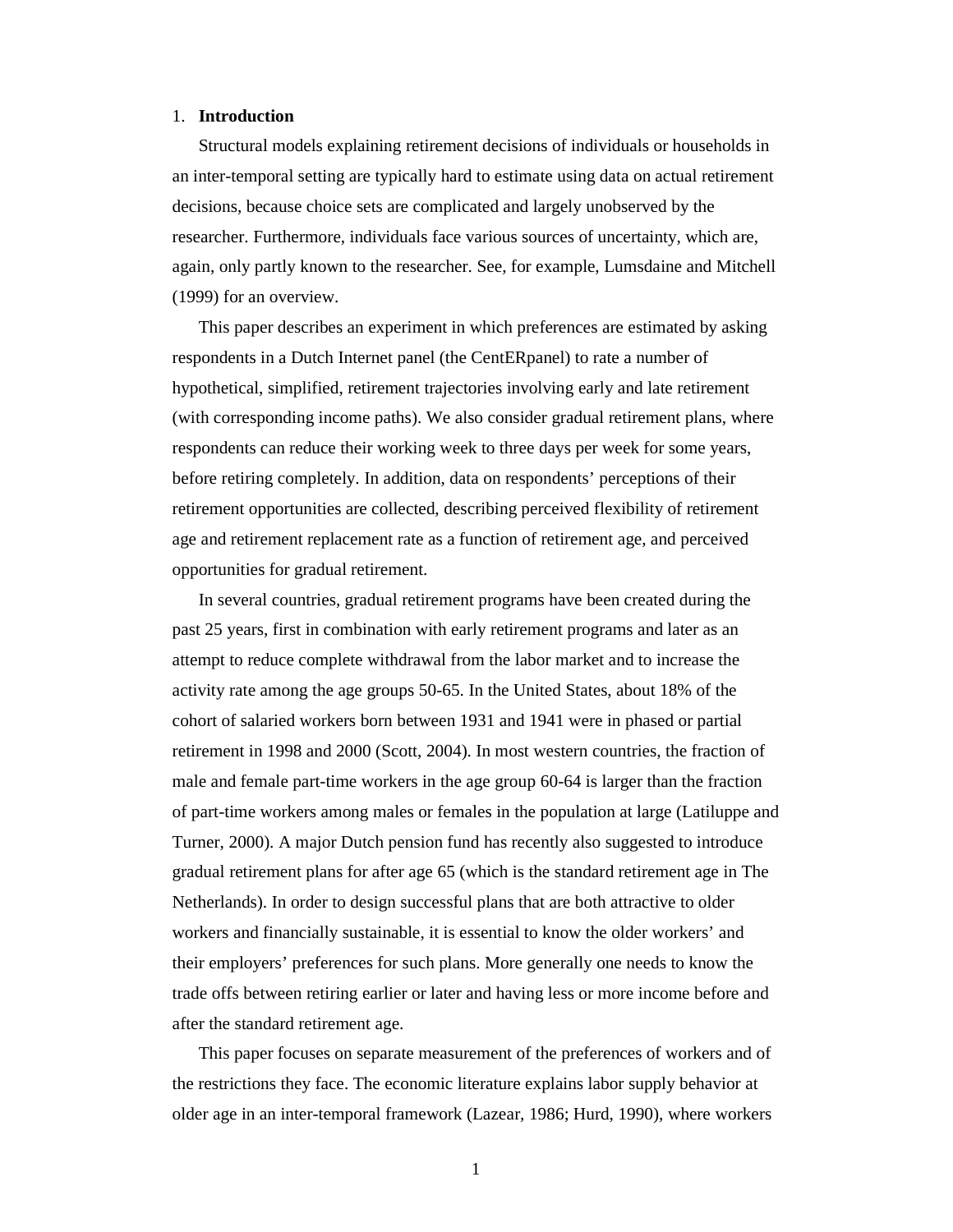choose the optimal combination of work, leisure, income, and consumption, taking account of the future by maximizing expected utility over the life cycle. Sophisticated empirical models for retirement have been developed by, e.g., Stock and Wise (1990) and Rust and Phelan (1997). These models rely on observed actual behavior of the individuals in the sample, i.e., on their *revealed preferences* (RP). The main drawback of this type of models is that they require strong assumptions on the (unobserved) expectations and opportunities that workers have. In general it is not clear to which extent observed choices represent workers' preferences and to which extent they represent very limited choice sets (cf. Hurd, 1996). This is particularly problematic for gradual retirement plans, since existing survey data often do not provide information on whether an employer offers such a plan, and, if there is a plan, which trajectory of current income and future pension income that plan entails.

Our analysis of the respondents' choice sets and restrictions is based upon subjective questions regarding whether a respondent's employer would allow retirement before or after the standard retirement age, and, if so, how retiring earlier or later would affect retirement income. Moreover, we ask whether respondents think their employer would allow for phased retirement, i.e., reducing the number of hours worked per week before retiring completely.

Our estimates of preferences are based upon stated preference (SP) experiments. Survey respondents were shown retirement paths with different hours and income patterns over time. They were asked to indicate how attractive they found each plan, on a scale from 1 (very unattractive) to 10 (very attractive). Citing Louviere et al. (2000), "SP data can capture a wider and broader array of preference-driven behaviors than revealed preference (RP) data on actual behavior, allowing for experiments with choice opportunities that do not yet exist in the market." We may add to this that we not only want to estimate preferences for retirement plans that do not yet exist, but also for existing plans that workers do not currently have access to.

Until recently economists have been reluctant to use stated preference methods and have wanted to rely exclusively on data on actual behavior. One of the reasons was a negative experience with willingness to pay (WTP) estimates on the basis of SP data, leading to implausibly large estimates of WTP and over-predictions of the use of, for example, new transport means or environment friendly products. In the past few years, however, the use of SP has gained acceptance, particularly since the SP study on measuring time preferences by Barsky et al. (1997). Louvière et al (2002,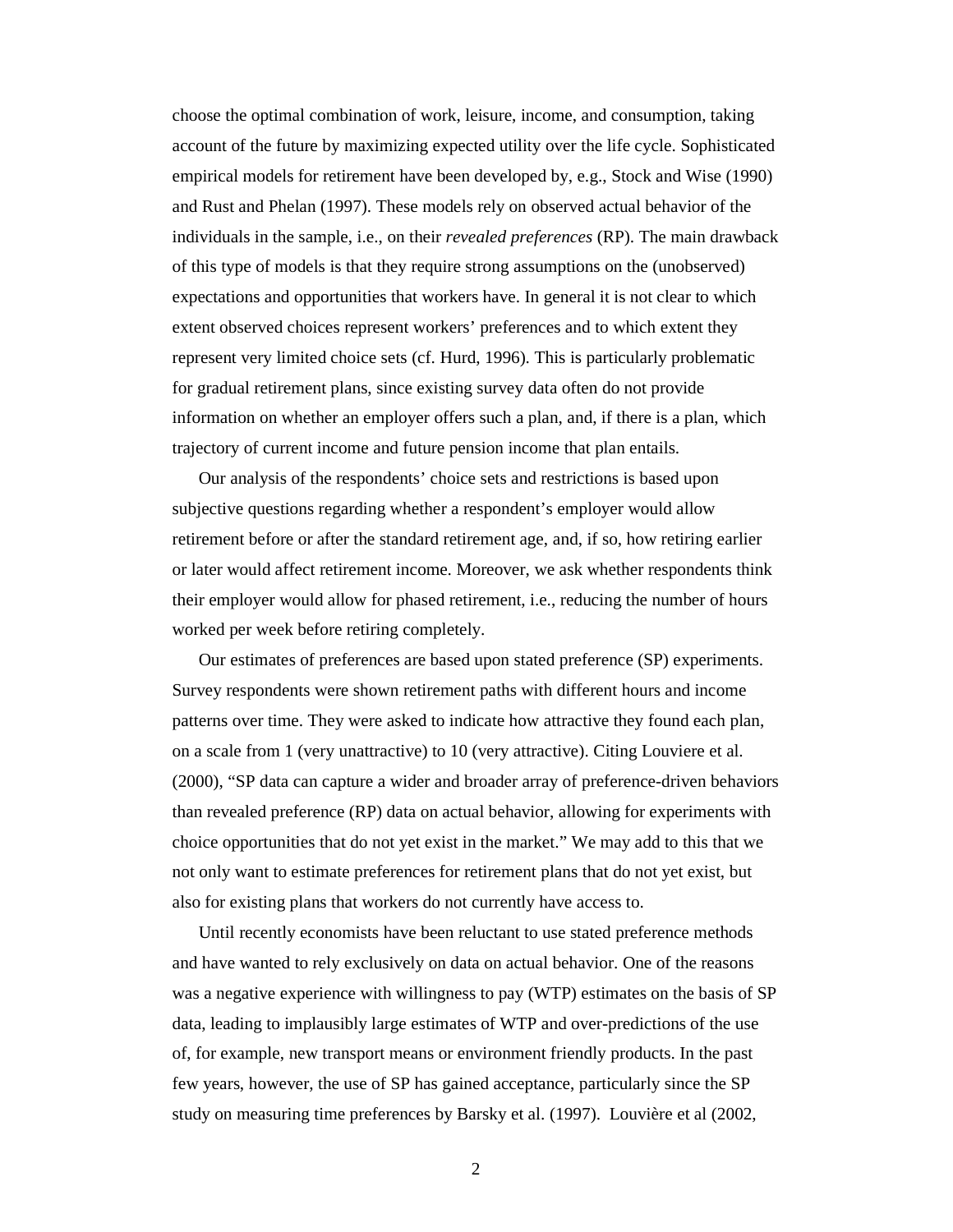Chapter 13) give an overview of studies comparing preference parameter estimates based upon SP data with estimates based upon data on actual behavior (RP, revealed preferences) and find that the two are usually quite close, although formal statistical tests sometimes reject exact equality.

The only example of stated preference data for retirement plans that we are aware of is Nelissen (2001). His study uses very detailed plan descriptions. This turned out to generate a fair amount of dissatisfaction and non-response, particularly among respondents for whom retirement is currently not an issue. Thus a trade-off will have to be made between the amount of detail provided and the desire for succinct descriptions.

The current study keeps the retirement trajectories simple. It focuses on analyzing the trade-off between income and leisure, and does not allow for estimating all features of preferences that one would ultimately like to know. In this sense, this study can be seen as a pilot, and further experiments should provide additional information. For example, there is no uncertainty and we do not consider the role of the spouse. We are also not explicit about savings. As a consequence, we cannot study the effect of uncertainty and risk aversion on retirement choices, or the role of joint decision making of spouses. We work with a stylized utility function for one individual, modeling within period utility as a function of leisure and (pension and labor) income, focusing on the trade off between income and leisure in the current period as well as in future periods. The parameters of the utility function are allowed to vary across individuals depending on both observed and unobserved characteristics. The results are used to analyze the effects of financial incentives on the choice of retirement path.

The remainder of this paper is organized as follows. Section 2 explains the nature of the experiment. Section 3 describes the data on perceived retirement opportunities. Section 4 describes the stated preference data, introduces a stylized structural model, and presents the estimates of this model. Section 5 presents the results of some simulations based upon the model estimates and the reported restrictions on retirement. Section 6 concludes.

### **2. Experimental Design**

The experiment was fielded in the Dutch CentERpanel, run by CentERdata, a data collection agency affiliated with Tilburg University. The CentERpanel is an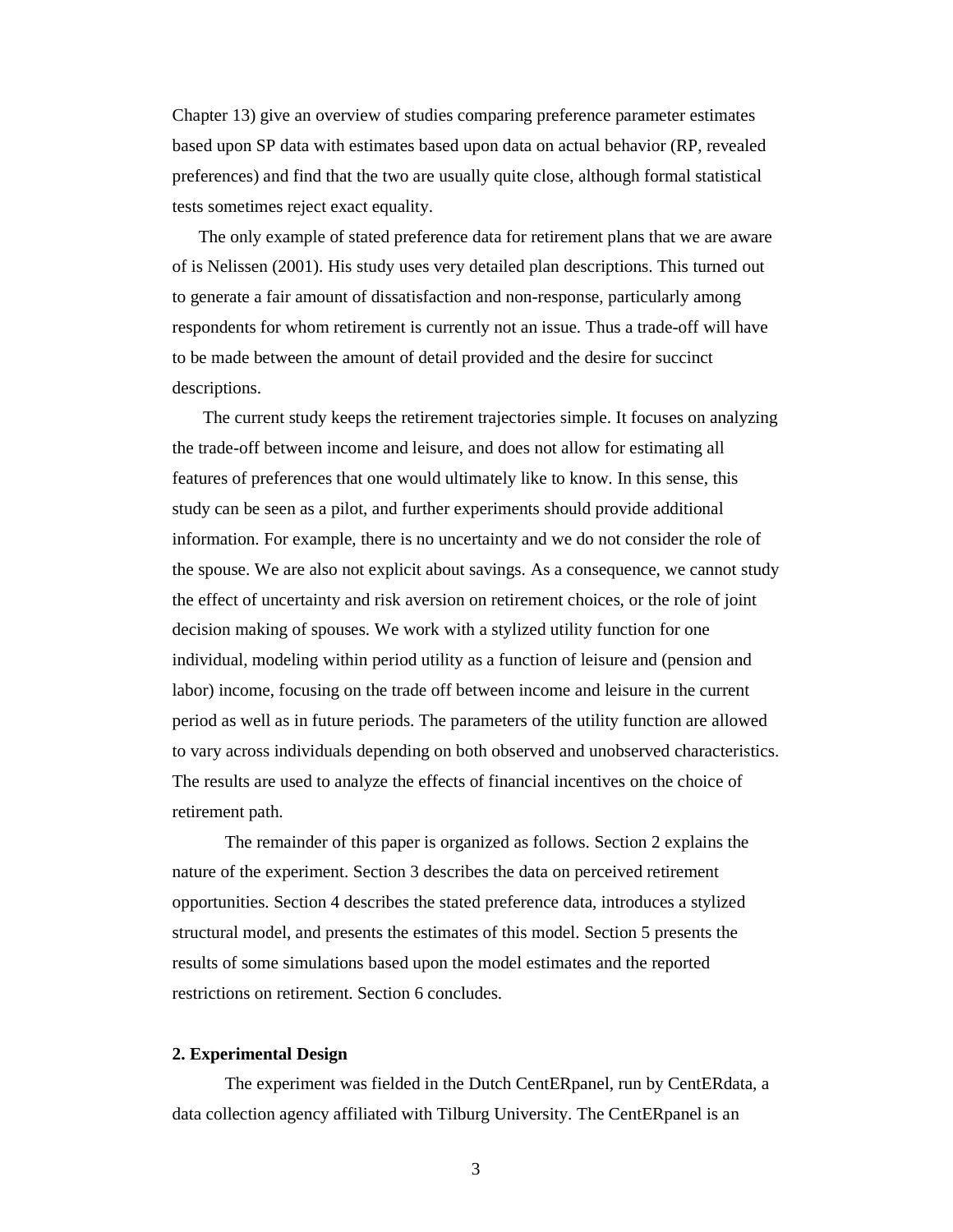ongoing panel comprising about 2,000 households that answer questions on the Internet every weekend. The CentERpanel is not restricted to households with (initial) access to the Internet. Respondents are recruited by telephone. CentERdata provides them with Internet access if they did not have it yet, and gives them a set-top box that can be connected to their television set and a phone line if they do not have a personal computer (and CentERdata also gives them a television set if they do not have that either). Panel members are selected on the basis of a number of demographics so as to match the distribution of these demographics in the complete Dutch population.

Since this is an ongoing panel, there is a wealth of background information available on the respondents. For example, as part of the "DNB Household Survey", which is administered to the panel members over a number of weekends every year, information is collected on: demographics and work; housing and mortgages; health and income; assets and liabilities; economic psychology. The Internet technology is well suited for adding experimental questions, partly because of the extremely short turn around times between drafting questions and delivery of the collected data (typically a couple of weeks), but also because of the very extensive information already available on the respondents in the sample. The existing information can be added to the newly collected data and can be used in analysis.

In November 2004, a questionnaire on retirement preferences and actual retirement opportunities and labor market position was fielded among respondents who were either younger than 55 and working for pay, or 55 or older and working for pay when turning 55. The self-employed were not included. This generated a sample of 1395 respondents. Table 1 shows some background characteristics of the respondents.

The sample is selective. For example, 416 respondents drop out because they do not satisfy the work criterion. These are mainly women, explaining why the remaining sample has more men than women. Similarly, the highly educated and healthy are over-represented compared to the complete CentERpanel.

In spite of the work criterion, not everyone younger than 55 gives working for pay as their main occupation; 9.3% of the respondents under 55 report that their main occupation is something else than (part-time or full-time) work. Two thirds of these respondents are women whose self-reported main occupation is homemaker.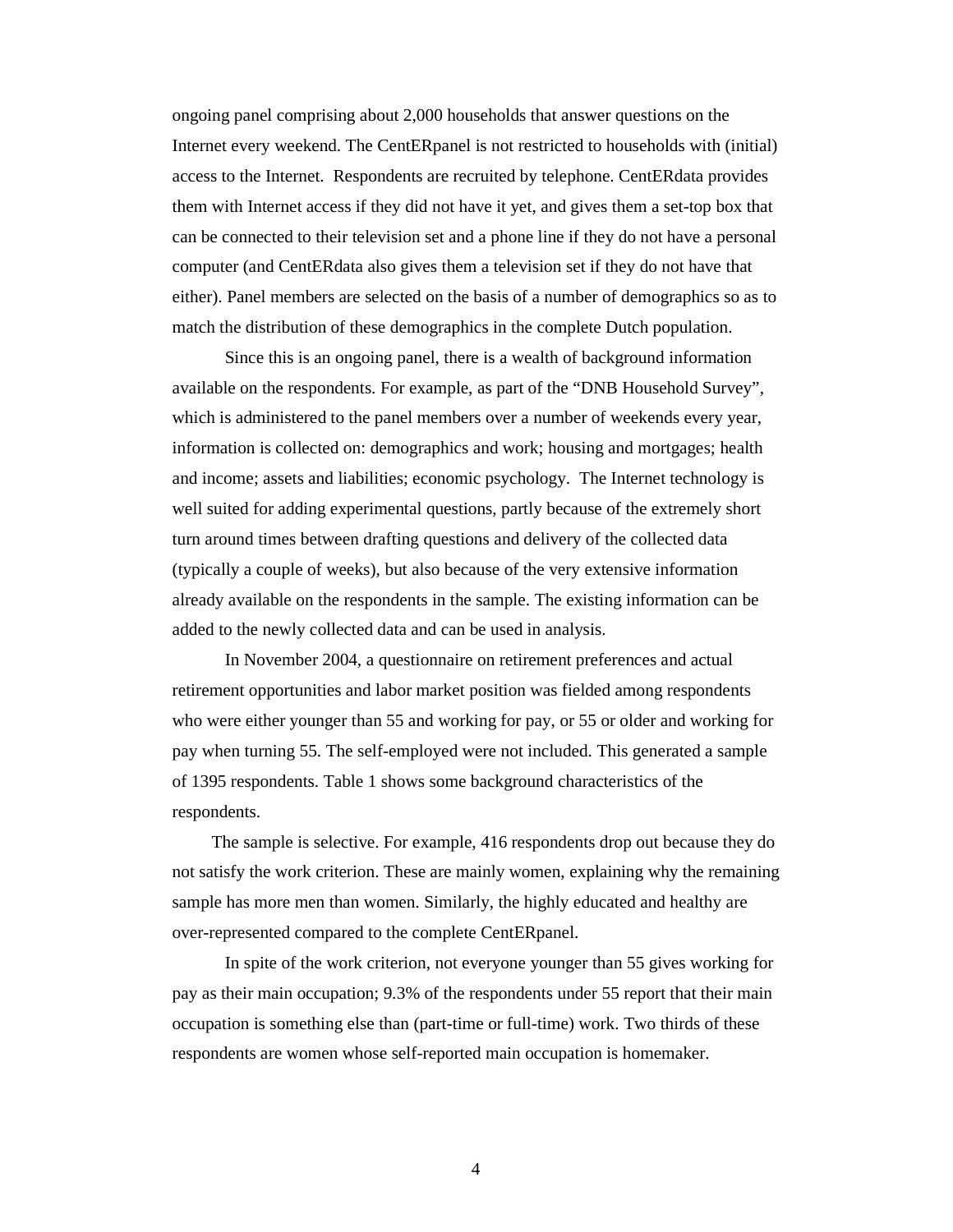In this paper, we focus on two sets of questions: those on preferences for retirement (Section 4) and those about opportunities for early, late, and phased retirement (Section 3).

|                                     | Age $< 55$   | Age $\geq$ 55 |
|-------------------------------------|--------------|---------------|
|                                     | $(891$ obs.) | $(504$ obs.)  |
| Age                                 | 40.9         | 65.4          |
| Percentage female                   | 42.2         | 26.6          |
| <b>Education</b> level:             |              |               |
| Primary education                   | 2.1          | 6.4           |
| Lower vocational                    | 19.2         | 29.4          |
| Intermediate vocational             | 26.4         | 12.3          |
| General, intermediate               | 11.9         | 12.5          |
| Higher vocational                   | 27.8         | 25.8          |
| University                          | 12.5         | 13.5          |
| Percentage living with partner      | 77.1         | 77.6          |
| Main occupation working for pay (%) | 90.7         | 31.5          |
| Hours of work current or last job   | 32.9         | 35.5          |
| Monthly net household income        |              |               |
| more than $2000$ euros $(\%)$       | 63.9         | 63.3          |
| Median monthly net household income | 2300         | 2353          |
| Percentage Home owners              | 74.7         | 75.2          |
| Self-reported health:               |              |               |
| Excellent or very good $(\%)$       | 48.3         | 38.0          |
| Good $(\%)$                         | 44.7         | 49.7          |
| Poor or fair $(\%)$                 | 7.0          | 12.3          |

#### **Table 1. Some Background Characteristics**

Note: CentERpanel, November 2004; respondents age < 55 and working for pay and respondents age  $\geq$  55 and working for pay when turning 55; self-employed excluded.

## **3. Perceived opportunities for flexible and phased retirement**

To investigate the actual retirement opportunities of employees at their current or past employer as perceived by the respondents, we asked respondents about these opportunities. After some introductory questions about, for example, the standard retirement age for the respondent's occupation, respondents were asked about the earliest and latest age of retirement, and about the pension as a percentage of net preretirement earnings corresponding to retirement at both of these ages:

*What is the earliest/latest age at which you think you can retire according to your employer's pension plan?*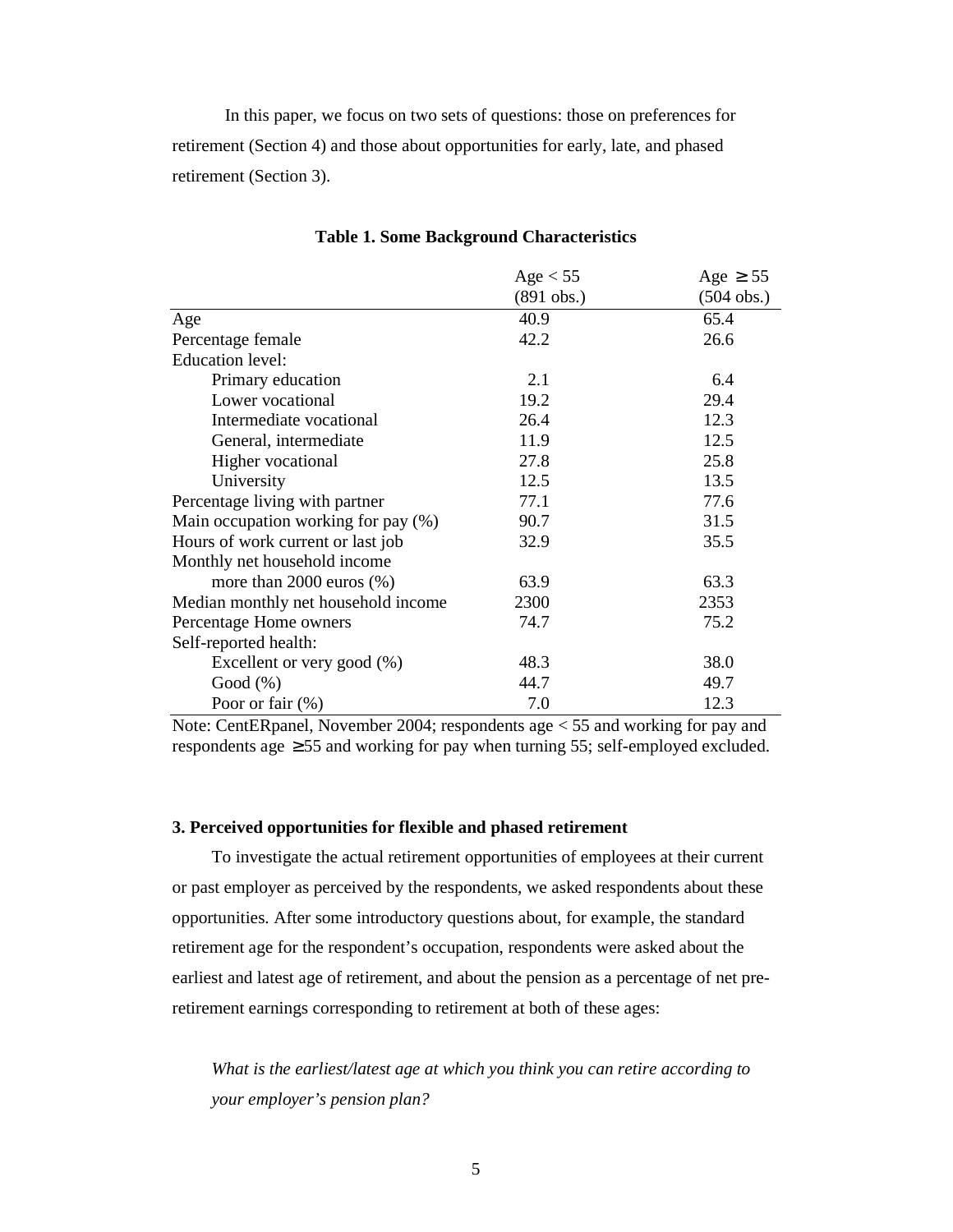*If you actually retire at age […/…], which percentage of net earnings do you think you will receive as a pension (including old age social security benefits)?*

Here [.../...] denotes the earliest or latest age given in the previous question. An adjusted wording was used for former employees about their last job as an employee. Social security benefits refer to the state pension (AOW) to which almost everyone in the Netherlands of age 65 and older is entitled. The amount is independent of previous earnings. It depends on marital status and on the number of years spent in the country. It is included because the typical way in which employers and pension funds present their retirement plans to their workers is to provide amounts including this state pension.

Phased retirement was asked as follows for current employees:

*Does your employer offer you the possibility of part-time retirement? (Parttime retirement means that you retire part of your working week but keep working the other part, for example from age 62 until age 65).*

Figures 1a, b and c present the histograms of the earliest and latest possible retirement ages and of the difference between the latest and earliest age. The earliest possible retirement age is spread out over the age range 55 to 65, with first quartile 60, median 62, and third quartile 65. The mean earliest possible retirement age is 61.7 years.<sup>2</sup> On the other hand, the latest possible retirement age is very much concentrated at age 65, with 76.5% of all observations. The average latest possible retirement age is 65.1 years. The age range in which respondents report they can (or could) retire ranges essentially from 0 to 10 years, with a median of 3 years and a mean of 3.6 years, suggesting substantial heterogeneity in perceived retirement age flexibility. About 74%, gave a different earliest possible and latest possible retirement age.

 $\ddot{\phantom{a}}$ 

 $2^2$  Seven outliers reporting earliest retirement age above 75 are set to missing.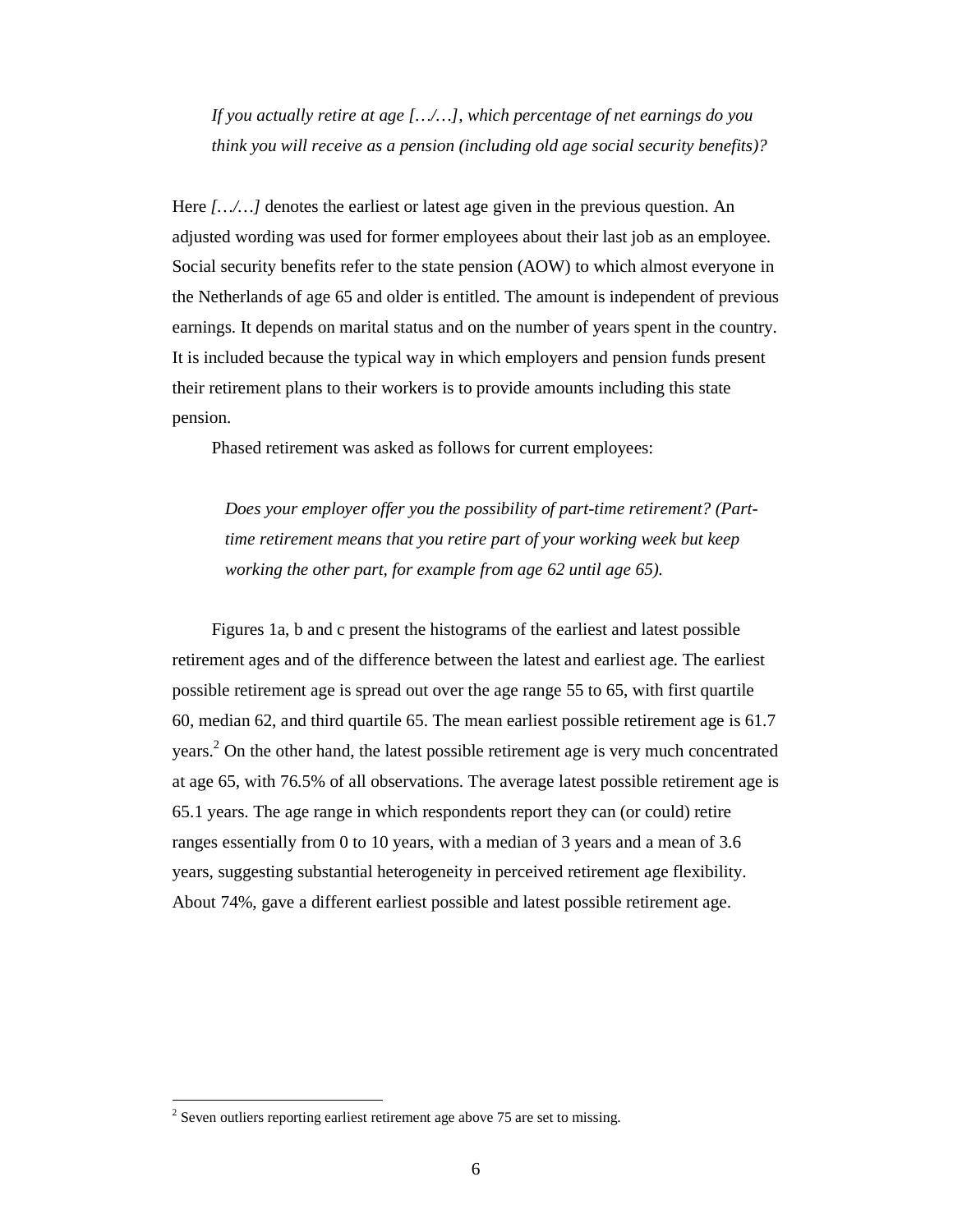

Figure 1a. Earliest possible age of retirement at current or last employer



Figure 1b. Latest possible age of retirement; current or last employer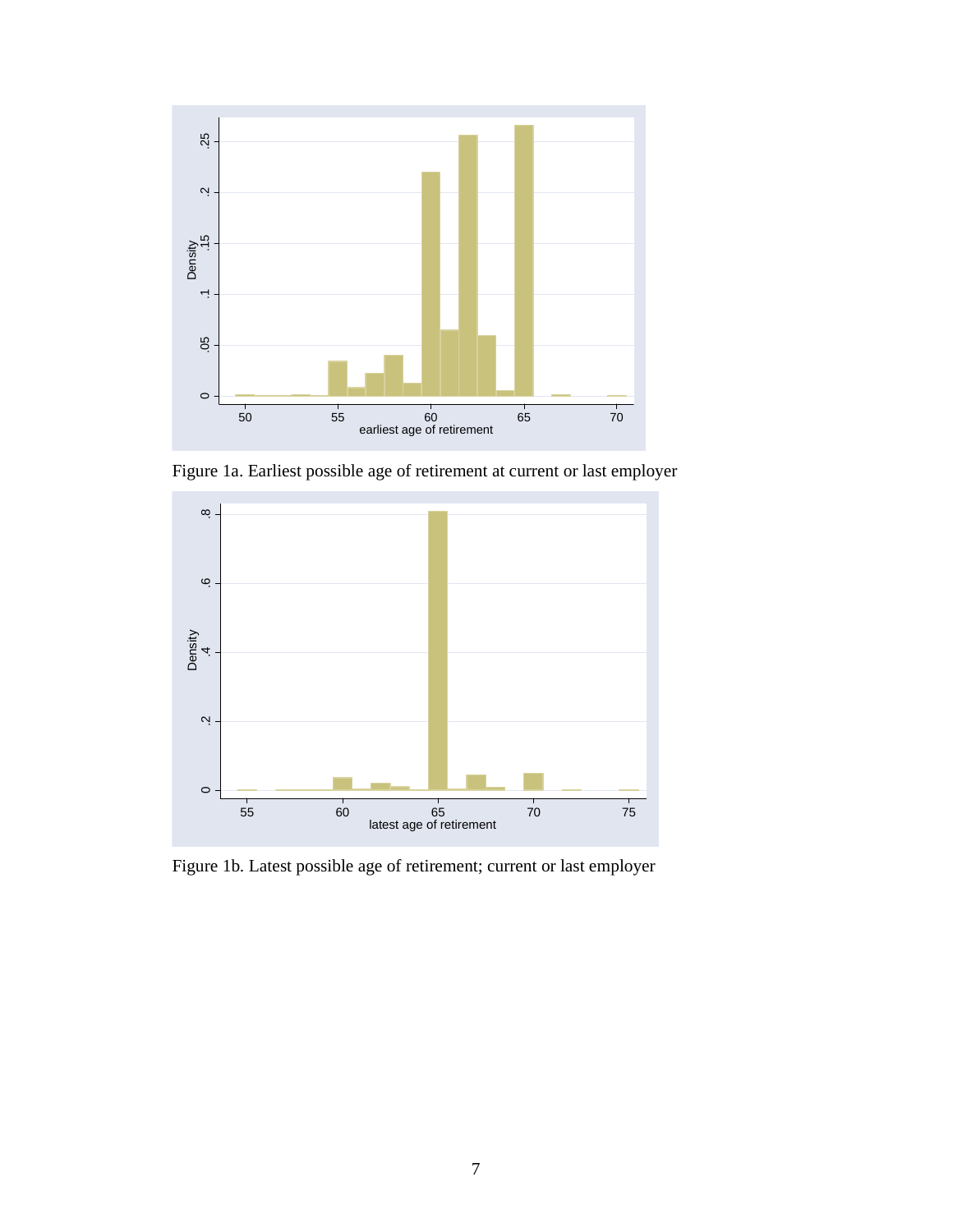

Figure 1c. Perceived retirement age flexibility; current or last employer

The distributions of net retirement income as a percentage of pre-retirement earnings at the earliest and latest possible retirement age are presented in Figure 2a. Figure 2b does the same but only for those who can retire earlier and/or later than at the standard retirement age (i.e., the curve for the earliest retirement age only uses observations for which this age is below standard retirement age, etc.). There is a clear spike at 70%, the benchmark percentage in almost all traditional Dutch defined benefit occupational pension systems,<sup>3</sup> but the spike almost disappears for those who would retire later than the standard retirement age; they can then often make more than 70% and the median of what they get if retiring as late as possible is 80%. The median percentage when retiring earlier than at the standard age is 70%.

 $\ddot{\phantom{a}}$ 

 $3$  Strictly speaking this is not correct for two reasons: the 70% typically refers to before tax income and is only reached by employees who have worked for 40 years without changing pension fund. However in public discussions 70% is the magic number that people have in mind as the standard.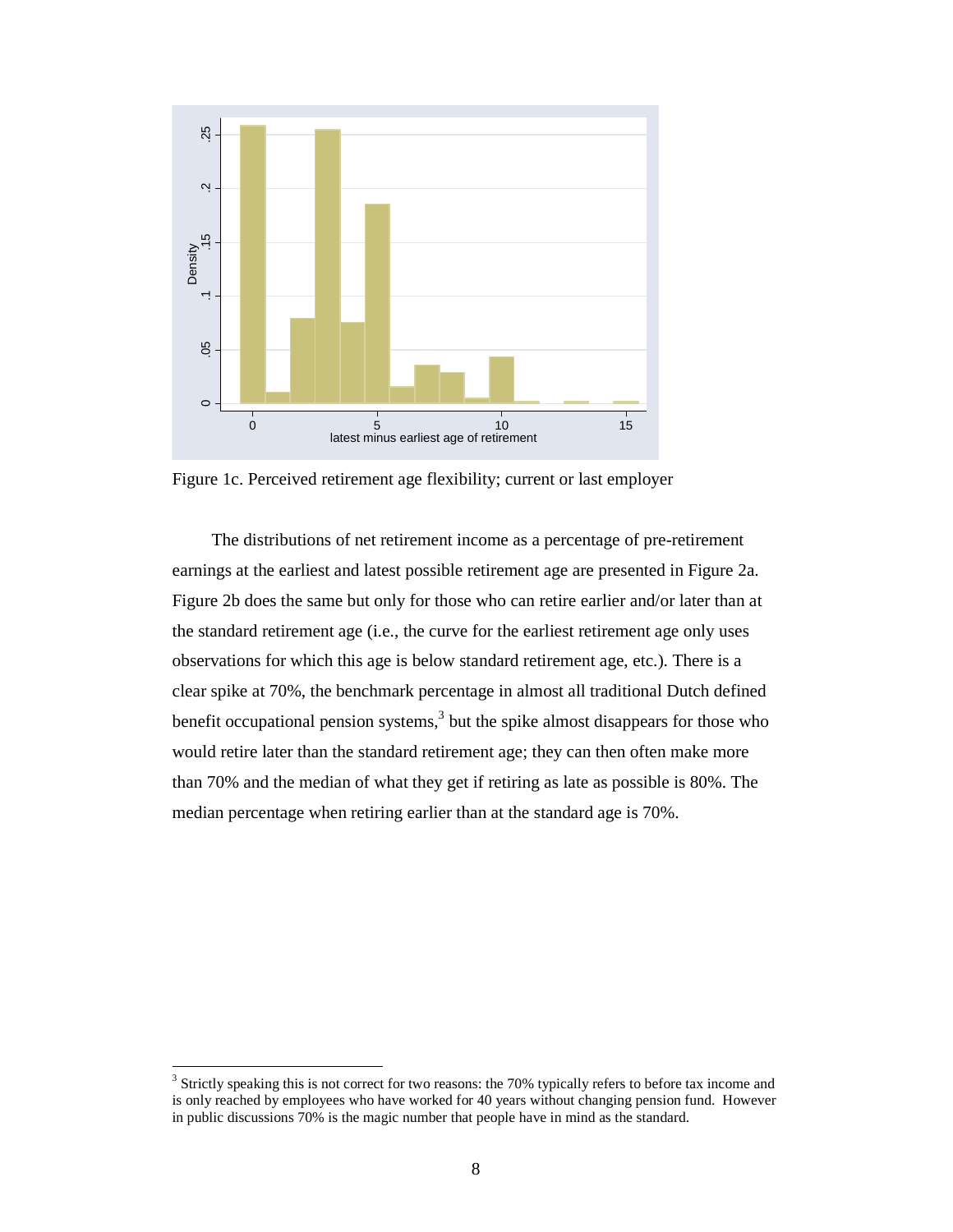

Figure 2a. Retirement income as a percentage of pre-retirement earnings (after taxes and social premiums) at earliest and latest possible retirement age.



Figure 2b. Retirement income as a percentage of pre-retirement earnings (after taxes and social premiums) at earliest and latest possible retirement age if this age is not the (self-reported) standard retirement age for their occupation.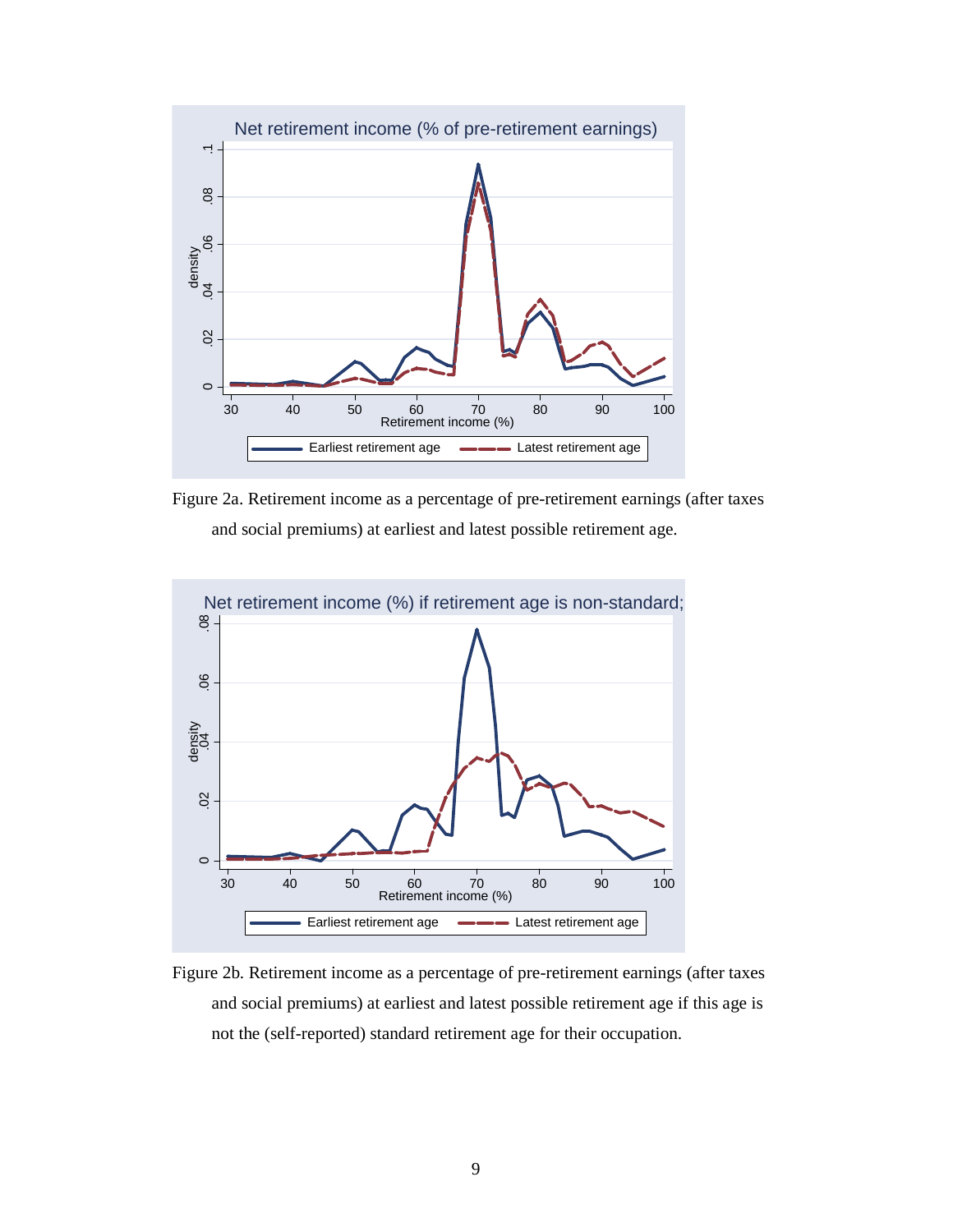Figures 3a and 3b present the same distributions separately for respondents younger than 55 and 55 or over. The elderly perceive high percentages for early retirement, in line with the generous early retirement arrangements that many of them can benefit from. The younger workers do not expect the same generous arrangements, which seems quite understandable given the policy debate on the ageing population and the gradual elimination of "overly generous" (i.e., actuarially unfair) early retirement schemes.



Figure 3a. Net income at earliest retirement age (%) if this age is non-standard



Figure 3b. Net income at latest retirement age (%) if this age is non-standard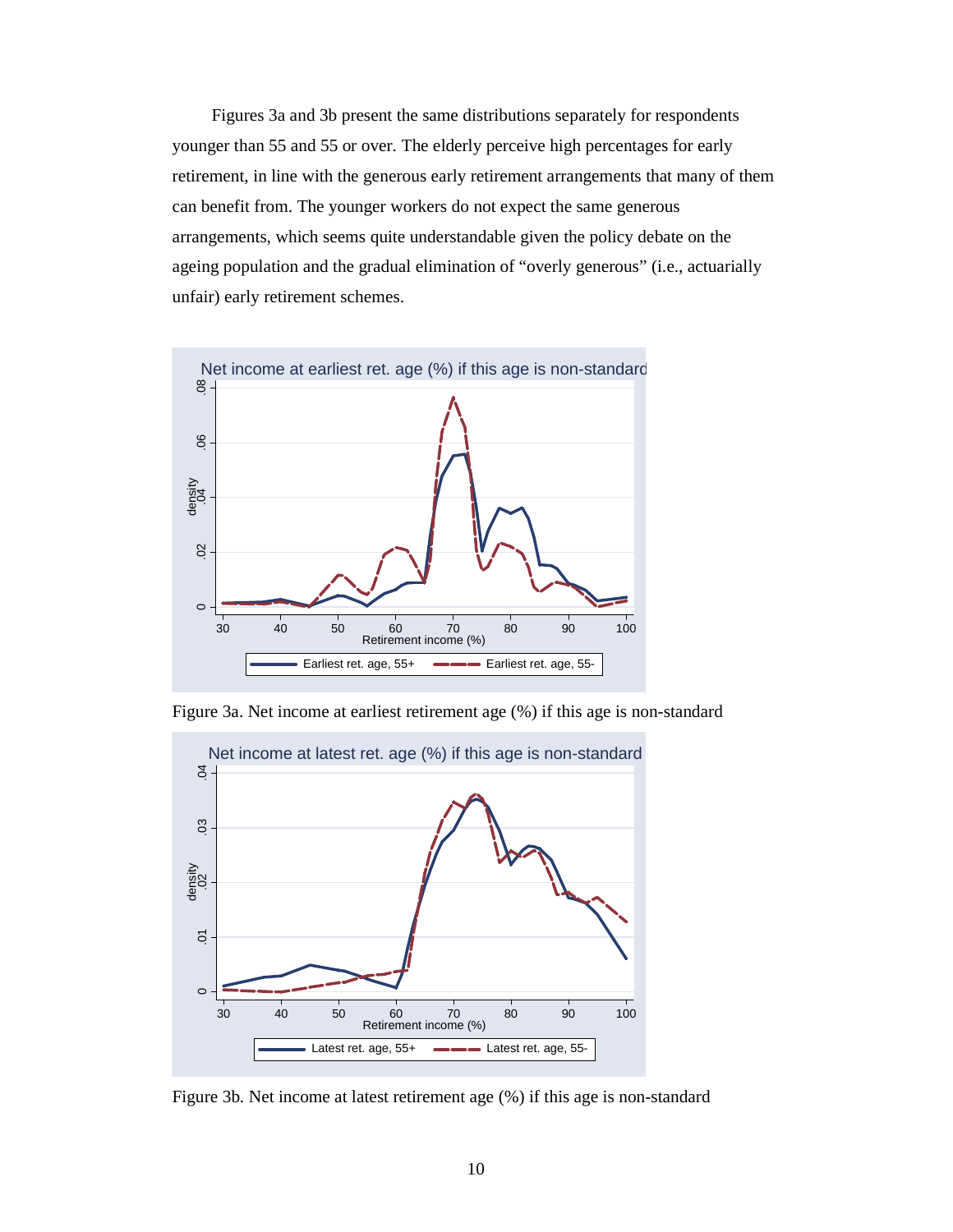We do not find any such difference for the percentage at the latest possible retirement age, which is in line with the fact that no major policy change concerning late retirement has taken place or is expected.

Table 2 presents some regression results, indicating which factors drive the earliest and latest retirement age and retirement age flexibility. Here the age group 55- 65 is not included, to avoid the problem that their labor force status may be endogenous to their retirement opportunities. The R-squared of these regressions is quite low, indicating that only a small part of the observed variation can be explained by the included characteristics. Older respondents have a significantly smaller age range for flexible retirement than younger workers, keeping gender, education level and labor force status constant. The main reason is that the elderly report a lower latest possible age of retirement; there is no significant age effect on the earliest possible age of retirement. Gender has no significant effect on either the earliest or the latest possible age. Educational dummies are significant for the latest age but not for the earliest age of retirement. Respondents with the highest education level (university, the benchmark) report the highest latest possible retirement age. As a consequence, those with the highest education levels also have a significantly larger retirement age range than the lower educated. Those whose main occupation is work (i.e., the younger part of the sample) report a higher earliest age and a lower latest age of retirement than other respondents, suggesting that they expect less flexibility in the future than there was in the past, but these effects are insignificant at the 5% (twosided) level.

|                                                         | Earliest age |         | Latest age |         | Age range   |         |  |
|---------------------------------------------------------|--------------|---------|------------|---------|-------------|---------|--|
| diff                                                    | Coef.        | t-val   | Coef.      | t-val   | Coef. t-val |         |  |
|                                                         |              |         |            |         |             |         |  |
| constant                                                | 61.015       | 68.39   | 68.433     | 112.60  | 7.639       | 5.19    |  |
| age                                                     | 0.007        | 0.58    | $-0.049$   | $-5.97$ | $-0.057$    | $-3.02$ |  |
| female                                                  | $-0.407$     | $-1.81$ | $-0.141$   | $-0.94$ | 0.172       | 0.47    |  |
| primary                                                 | 0.215        | 0.38    | $-0.304$   | $-0.89$ | $-0.705$    | $-1.02$ |  |
| lowyoc                                                  | 0.572        | 1.58    | $-0.536$   | $-2.10$ | $-1.156$    | $-1.95$ |  |
| intvoc                                                  | 0.262        | 0.70    | $-0.801$   | $-3.12$ | $-1.241$    | $-2.17$ |  |
| intgen                                                  | 0.689        | 1.75    | $-0.358$   | $-1.32$ | $-1.537$    | $-2.83$ |  |
| hiqvoc                                                  | $-0.069$     | $-0.18$ | $-0.514$   | $-2.10$ | $-0.435$    | $-0.74$ |  |
| Lfs work                                                | 0.431        | 1.17    | $-0.438$   | $-1.80$ | $-0.659$    | $-1.22$ |  |
| Observations                                            | 1131         |         | 1110       |         | 1091        |         |  |
|                                                         |              |         |            |         |             |         |  |
| R-squared                                               |              | 0.012   | 0.061      |         | 0.027       |         |  |
| Root MSE                                                | 3.37         |         | 2.36       |         | 5.11        |         |  |
| $M$ otog: $\lambda$ go guaing $\sqrt{c}$ and $\sqrt{c}$ |              |         |            |         |             |         |  |

**Table 2. Regressions Explaining Retirement Age**

Notes: Age groups <56 and >64

Age range: latest age at which respondent can retire – earliest age at which respondent can retire Lfs\_work: dummy; 1 if currently working (full-time, part-time or

self-employed)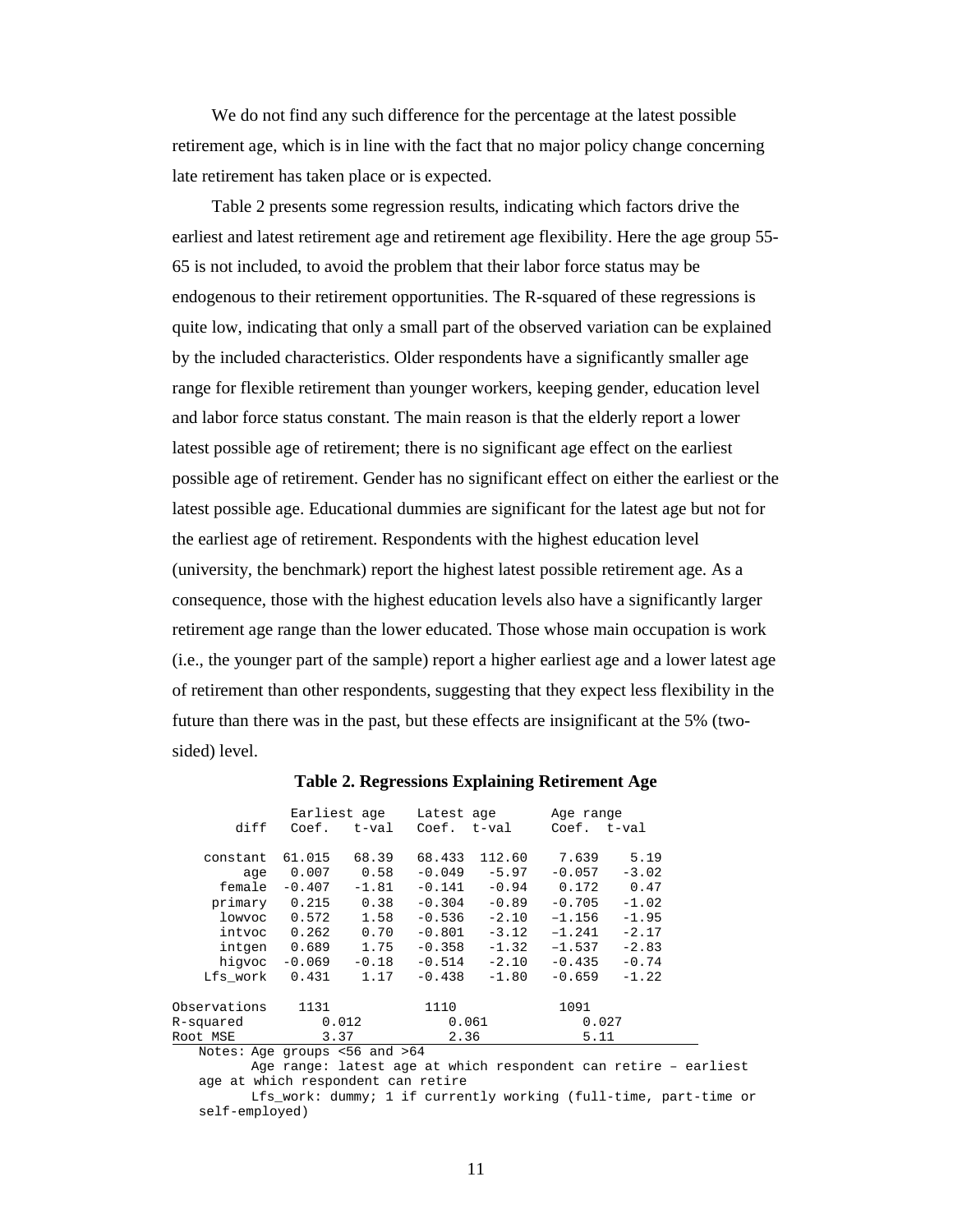Table 3 presents some regressions explaining the retirement replacement rates at the youngest and oldest age of retirement. As expected, both increase with the deviation from the standard retirement age, but the slope is much smaller than what would be actuarially fair. Women expect lower percentages than men, particularfly at early retirement, probably reflecting the fact that not all women have enough years of labor market experience to be entitled to a full pension (40 years, usually) and full early retirement benefits. The education variables indicate higher percentages for the lower educated groups. This may reflect more years of experience among the lower educated. An alternative explanation is that Social Security benefits are integrated into occupational systems. Since SS benefits are a flat rate (equal to the statutory minimum wage), low-wage workers may face very modest income falls, or no fall at all, at retirement. We observe that current workers are more pessimistic about replacement rates at early retirement than non-workers, possibly reflecting the anticipations of pension cuts that play a role in the public debate of pension reforms in an aging population.

|                     | Percentage<br>earliest age                 | Percentage<br>latest age        | Difference<br>Percentages            |  |
|---------------------|--------------------------------------------|---------------------------------|--------------------------------------|--|
| diff                | Coef. t-val                                | Coef. t-val                     | Coef. t-val                          |  |
| constant            | 74.995<br>29.50                            | 77.923 29.91                    | 0.061<br>0.02                        |  |
| ret age diff<br>age | $-0.390$<br>$-2.30$<br>$-0.059$<br>$-1.65$ | $0.919$ 5.05<br>$-0.088 - 2.40$ | 4.67<br>1.131<br>$-0.020$<br>$-0.47$ |  |
| female              | $-3.87$<br>$-2.967$                        | $-0.910 -1.12$                  | 1.139<br>1.27                        |  |
| primary             | 3.604                                      | 2.654 1.19<br>1.90              | $-0.18$<br>$-0.521$                  |  |
| lowyoc              | 5.876<br>5.13                              | 4.874 3.98                      | $-0.76$<br>$-1.121$                  |  |
| intvoc              | 4.663                                      | 4.45<br>4.313 3.79              | $-0.672$<br>$-0.50$                  |  |
| intgen              | 3.937                                      | 3.14<br>1.360 0.99              | $-2.669$<br>$-1.56$                  |  |
| hiqvoc              | 1.553                                      | 1.58<br>1.220                   | 1.11<br>-0.021<br>$-0.02$            |  |
| lfs work            | $-4.152$<br>$-3.72$                        | $-1.327 -1.14$                  | 4.090<br>3.06                        |  |
| Observations        | 916                                        | 920                             | 709                                  |  |
| R-squared           | 0.081                                      | 0.073                           | 0.098                                |  |
| Root MSE            | 10.33                                      | 10.28                           | 10.84                                |  |
| .                   | T <sub>1</sub>                             |                                 |                                      |  |

Notes: Age groups <56 and >64.

Percentage earliest/latest age: Net pension income as a percentage of last net earnings when respondent would retire/have retired at earliest/latest retirement age.

Difference percentages: percentage at latest retirement age minus percentage at earliest retirement age; only for those for whom these ages are different.

Ret age diff: standard retirement age -/- earliest possible retirement age (columns 2-3), latest possible retirement age -/ standard retirement age (columns 4-5), or latest possible retirement age -/- earliest possible retirement age (columns 6-7).

Lfs work: dummy; 1 if currently working (full-time, part-time or self-employed).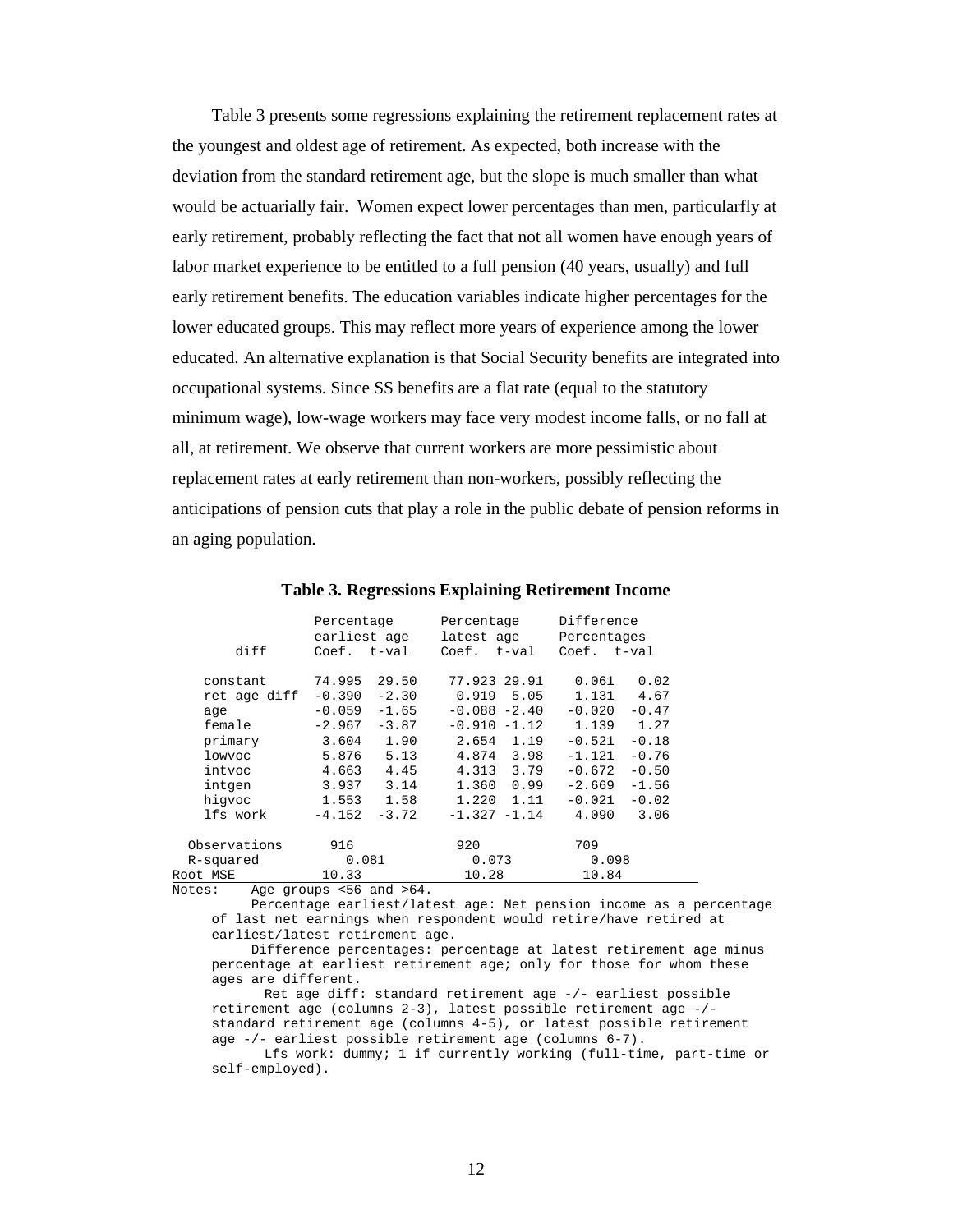The final column explains the difference in percentages for retiring late and retiring early (excluding cases where there is no flexibility and latest and earliest retirement age are equal). As expected, this difference increases when the age range increases, either through early retirement or through late retirement. Again, however, the slope is much smaller than what would be implied by an actuarially fair system. There is no significant difference between men and women. Those who are at work expect a much steeper slope of the retirement income percentage as a function of retirement age than those who are not or no longer at work. This indicates that future retirees expect a system that is much closer to actuarially fair than the system experienced by those who have already retired.

Perceived flexibility in terms of the retirement age is more common than flexibility in terms of gradual reduction of the working week. Only 34.2% of the current or former employees say their employer offers (or offered) the opportunity of gradual retirement. Table 4 shows how this is associated with characteristics of the respondent. The lower educated have fewer opportunities to reduce hours worked in anticipation of retirement than the higher educated. Women have more options than men, perhaps because they often have a part-time job anyhow or work in a sector where part-time work is common. Those who are currently at work are more optimistic about opportunities for gradual retirement than those who are not at work.

|          | $Coef. t-val$ |         |  |  |
|----------|---------------|---------|--|--|
| constant | $-0.507$      | $-2.02$ |  |  |
| age      | $-0.003$      | $-0.82$ |  |  |
| female   | 0.357         | 4.71    |  |  |
| primary  | $-0.406$      | $-1.78$ |  |  |
| lowyoc   | $-0.301$      | $-2.41$ |  |  |
| intvoc   | $-0.337$      | $-2.67$ |  |  |
| intgen   | $-0.335$      | $-2.33$ |  |  |
| hiqvoc   | $-0.023$      | $-0.19$ |  |  |
| lfs work | 0.418         | 3.86    |  |  |
|          |               |         |  |  |

**Table 4. Access to phased retirement – Probit results**

Notes: 1356 observations; Dependent variable: 1 if employer offers phased retirement, 0 otherwise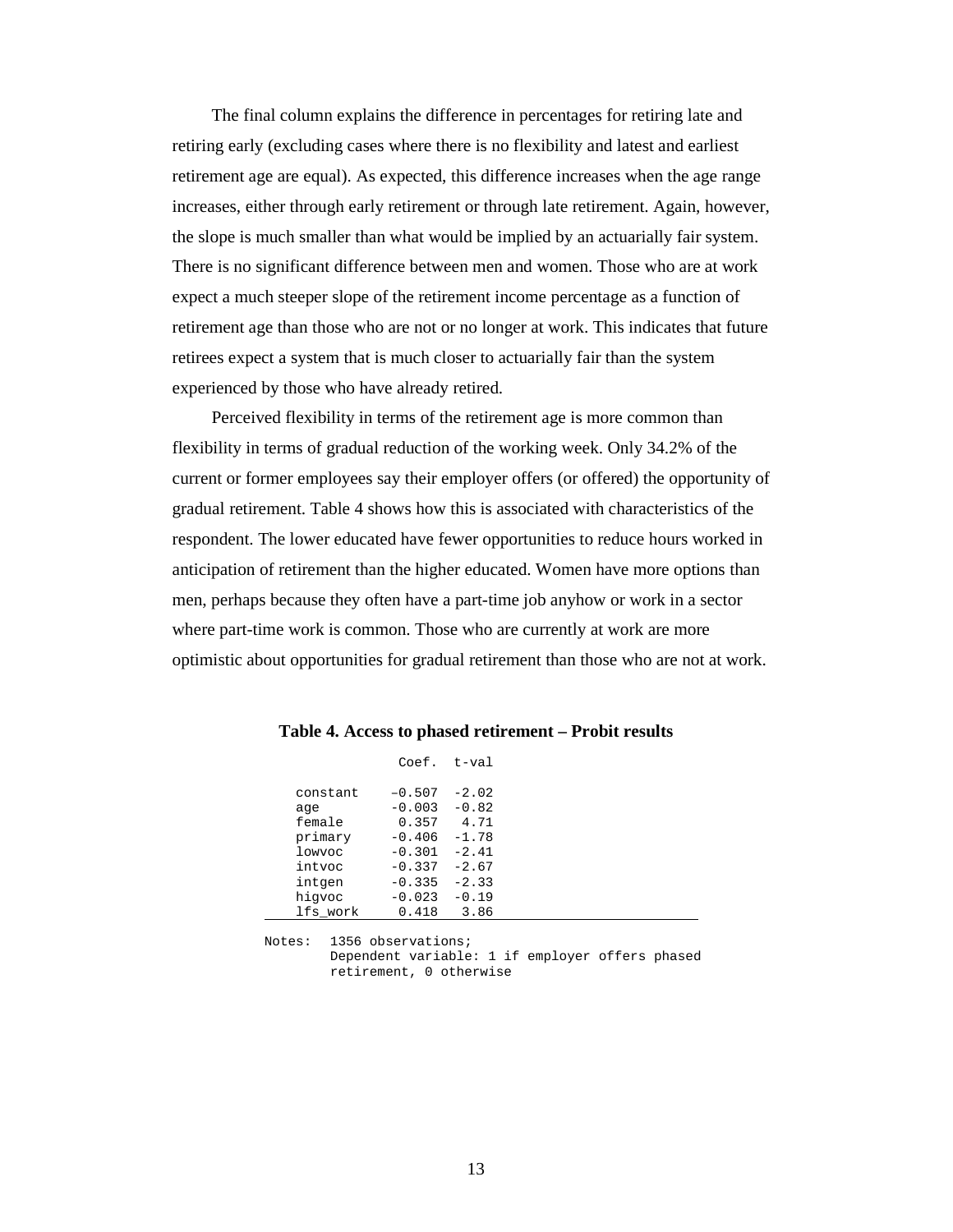### **4. Preferences**

 $\overline{a}$ 

### **4.1 Stated preference questions**

Respondents are asked to evaluate a number of simple retirement trajectories. The wording of the questions depends on whether they have already retired or are still working for pay. We present the questions for those who are still at work. They first get the introductory text:

*In the next questions we describe a number of possible ways to move into retirement. Assume that your employer fully cooperates with all options that are described and assume that at least until age 60, you keep working your current hours.*

After this introduction, eight trajectories are described. The eight scenarios are given in Table 5. Respondents are randomly allocated to three groups that in all but the first question get trajectories with different percentages, given in square brackets. 4 The presentation in the table is different from that in the survey, where we used time lines like the one given below (scenario 8, random group III):

| $\vert$ until 65             | $\parallel$ from 65 until 70                                                         | $\parallel$ 70 and over                                                                |
|------------------------------|--------------------------------------------------------------------------------------|----------------------------------------------------------------------------------------|
| Working $38$ hrs per<br>week | Working 23 hrs per week,<br>after tax earnings are 100% of<br>earnings at age $65$ . | Not working,<br>$\gamma$ pension equal to 90% of<br>$\ $ after tax earnings at age 65. |

In each of the questions, the respondent is asked to evaluate the scenario on a tenpoint scale from 1 (*I don't like this at all*) to 10 (*This is perfect*). 5

Figure 4 presents a histogram of the evaluations of the benchmark option SP1, which can be seen as the traditional standard retirement trajectory that was very common before early retirement plans were introduced. The mean is 4.8 but the distribution is quite dispersed. This can be due to preference heterogeneity (some people really like this option and others do not) or due to variation in the response scales (some people give everything a high evaluation and others always give low

<sup>&</sup>lt;sup>4</sup> The order in which the questions are presented is randomized. Order effects are not analyzed in the current paper.

 $<sup>5</sup>$  There was no opportunity to answer "don't know" or "refuse." There are some missing values (7 for</sup> most questions) because respondents stopped their interview before getting to he SP questions.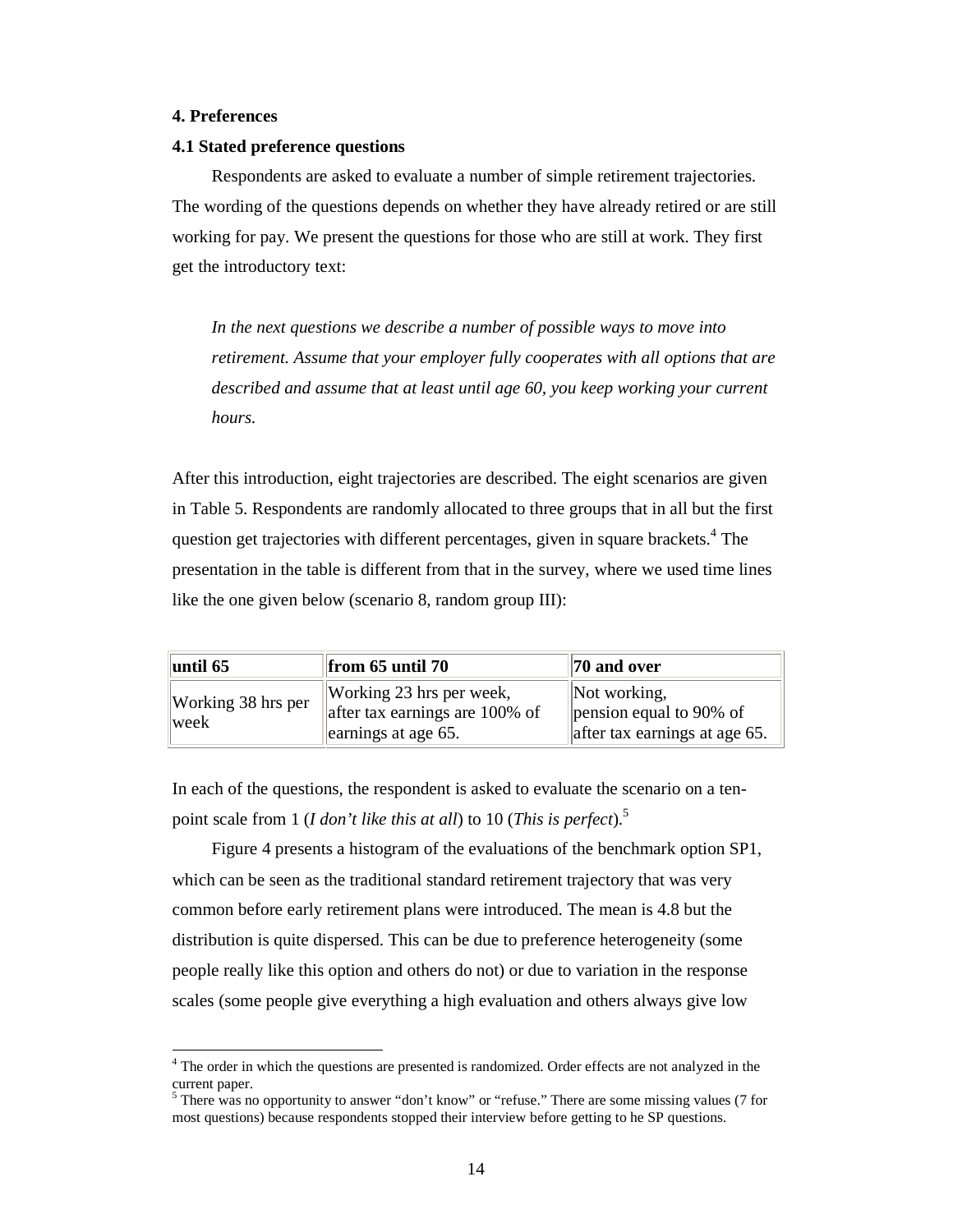evaluations). To control for the latter, we can consider the differences between the evaluations of the other scenarios with the evaluation of this benchmark scenario (SP2-SP1, …, SP8-SP1).

#### **Table 5. Stated Preference Questions**

- SP1 Work 40 hours till age 65; retire full-time at age 65; disposable pension income is 70% of last earnings.
- SP2 Work 40 hours till age 67; retire full-time at age 67; disposable pension income is [80%; 85%; 90%] of last earnings.
- SP3 Work 40 hours till age 70; retire full-time at age 70; disposable pension income is [90%; 95%; 100%] of last earnings.
- SP4 Work 40 hours till age 62; retire full-time at age 62; disposable pension income is [50%; 55%; 60%] of last earnings.
- SP5 Work 40 hours till age 60; retire full-time at age 60; disposable pension income is [40%; 50%; 60%] of last earnings.
- SP6 Work 40 hours till age 60; work 24 hours per week from age 60 till age 65 for a disposable income [90%; 80%; 70%] of earnings before age 60; full-time retirement at age 65 for a disposable pension income of [55%; 60%; 65%].
- SP7 Work 40 hours till age 63; work 24 hours per week from age 63 till age 67 for a disposable income [90%; 85%; 80%] of earnings before age 63; full-time retirement at age 67 for a disposable pension income of [80%; 75%; 70%].
- SP8 Work 40 hours till age 65; work 24 hours per week from age 65 till age 70 for a disposable income [90%; 95%; 100%] of earnings before age 60; full-time retirement at age 67 for a disposable pension income of [80%; 85%; 90%].
- Notes: The presented questions are those for someone who works or worked 40 hours per week in the current or last job. Hours are reduced proportionally for part-timers.

Percentages in square brackets: depends on randomized group number. Group I always gets the first number, group II the second, group III the third.

Figures 5 and 6 present the distributions of SP2-SP1 and SP4-SP1; SP2 has delayed retirement while SP4 has early retirement. In the pictures the three groups (with different pension replacement rates) are merged. In both cases, the modal difference is zero, indicating indifference between the alternatives, but there is substantial variation.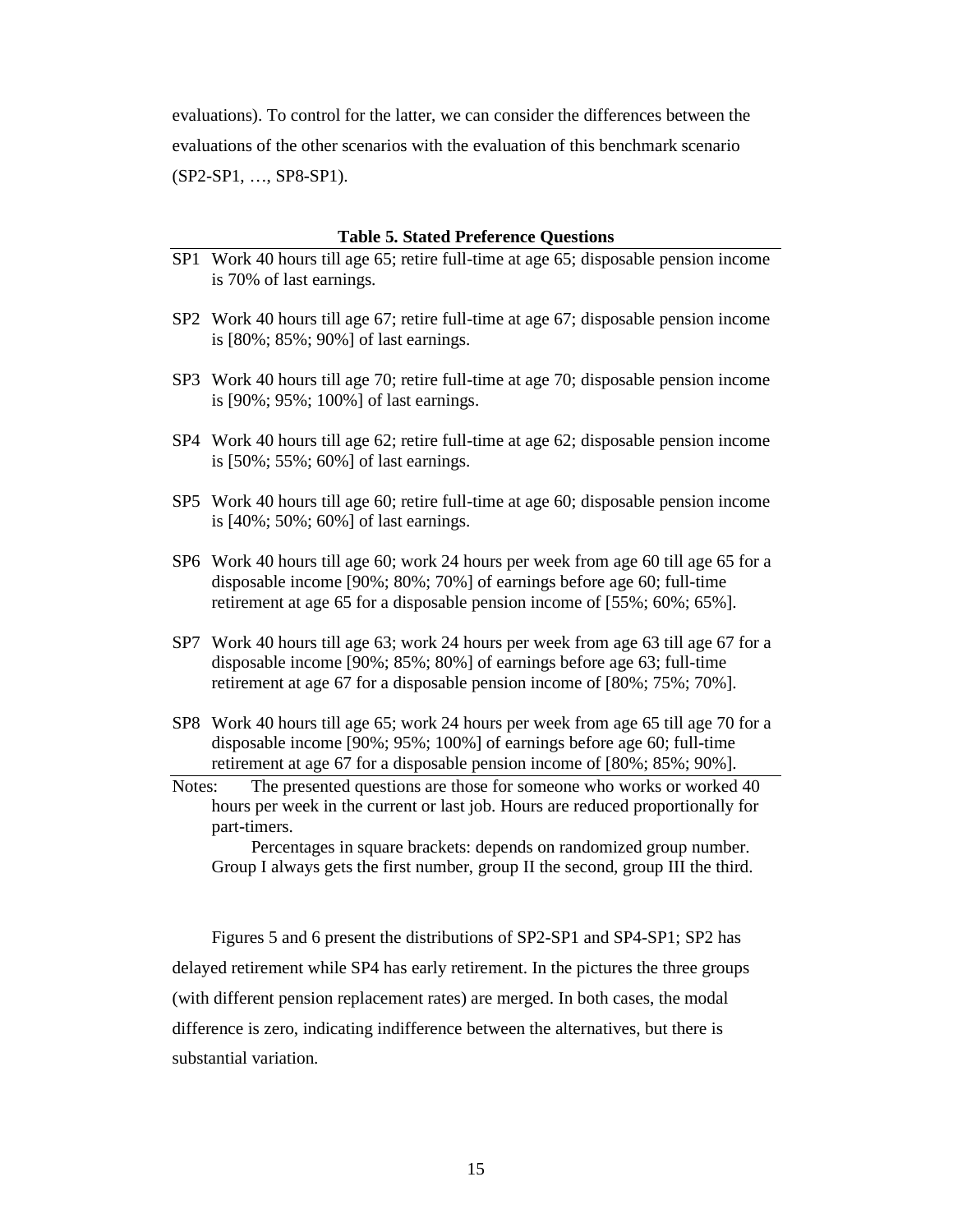

Figure 4. Histogram of evaluations of the benchmark retirement scenario (SP1)



Figure 5. Histogram of SP2-SP1 (Postponed retirement - benchmark)

Table 6 presents means and standard deviations of the evaluations SP2 to SP8 in deviations from the SP1 evaluation, separately for the three treatment groups. The table confirms the asymmetries in Figures 5 and 6: on average, almost all scenarios are rated less positively than the benchmark. Only scenarios 6 and 7, with part-time work before age 65, are close to the benchmark. Perhaps this benchmark is so much the norm that status quo bias leads to its high ratings. SP3, the scenario where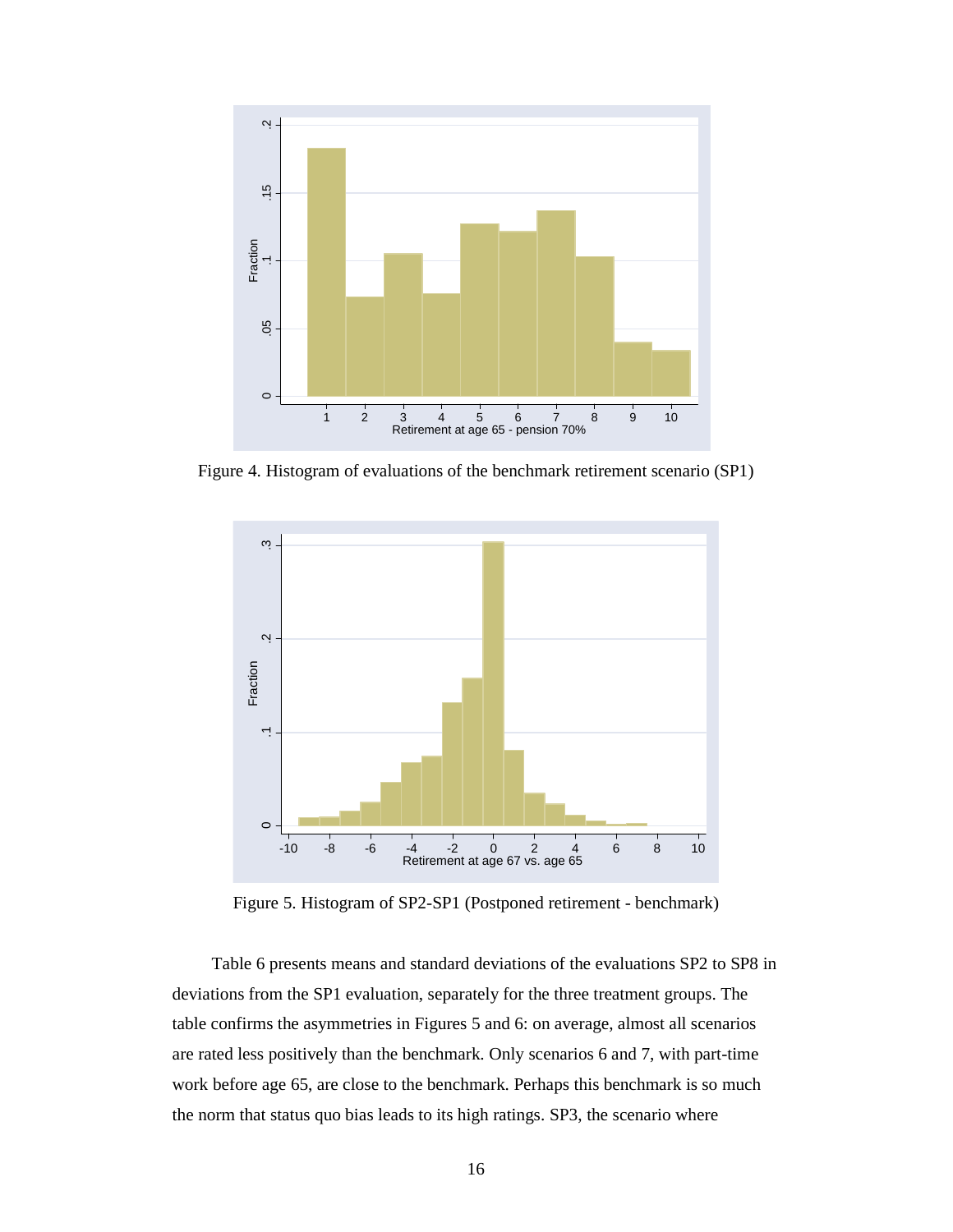everyone works till age 70, is clearly evaluated as the least favorable. SP5, the scenario with full retirement at age 60, seems to generate the largest dispersion. This is also the scenario where the pension benefit level seems to matter most, leading to substantial differences between the three groups (with replacement rates 40%, 50% and 60%).



Figure 6. Histogram of SP4-SP1 (Early retirement - Benchmark)

| Table 6. Means and Standard Deviations of Stated Ratings |      |         |                       |                                                                            |      |                                              |
|----------------------------------------------------------|------|---------|-----------------------|----------------------------------------------------------------------------|------|----------------------------------------------|
|                                                          |      |         | Group III<br>Group II |                                                                            |      | P-value                                      |
| Mean                                                     |      |         |                       |                                                                            |      |                                              |
|                                                          |      |         |                       |                                                                            |      |                                              |
| $-1.40$                                                  | 2.47 |         | 2.52                  | $-0.98$                                                                    |      | 0.0116                                       |
| $-2.57$                                                  | 2.98 |         |                       | $-2.10$                                                                    | 2.67 | 0.0292                                       |
| $-1.75$                                                  | 2.90 | $-1.67$ | 2.82                  | $-0.78$                                                                    | 2.63 | 0.0000                                       |
| $-2.32$                                                  | 3.12 |         |                       | $-0.28$                                                                    | 3.08 | 0.0000                                       |
| $-0.60$                                                  | 3.07 |         |                       | $-0.03$                                                                    | 2.64 | 0.0084                                       |
| 0.05                                                     | 2.75 | $-0.30$ | 2.57                  | $-0.35$                                                                    | 2.37 | 0.0381                                       |
| $-1.51$                                                  | 2.77 |         |                       | $-0.83$                                                                    | 2.63 | 0.0008                                       |
|                                                          |      | Group I |                       | $-1.37$<br>$-2.44$ 2.86<br>$-1.72$<br>3.19<br>$-0.13$ 3.01<br>$-1.12$ 2.61 |      | St. dev. Mean St. dev. Mean St. dev.<br>2.32 |

**Table 6. Means and Standard Deviations of Stated Ratings**

Note: See Table 5 for a definition of the scenarios. All ratings are in deviations from the rating of the benchmark "standard retirement" scenario (SP1).

P-value: the p-value for a test that the three groups have equal means (obtained from linear regressions on group dummies).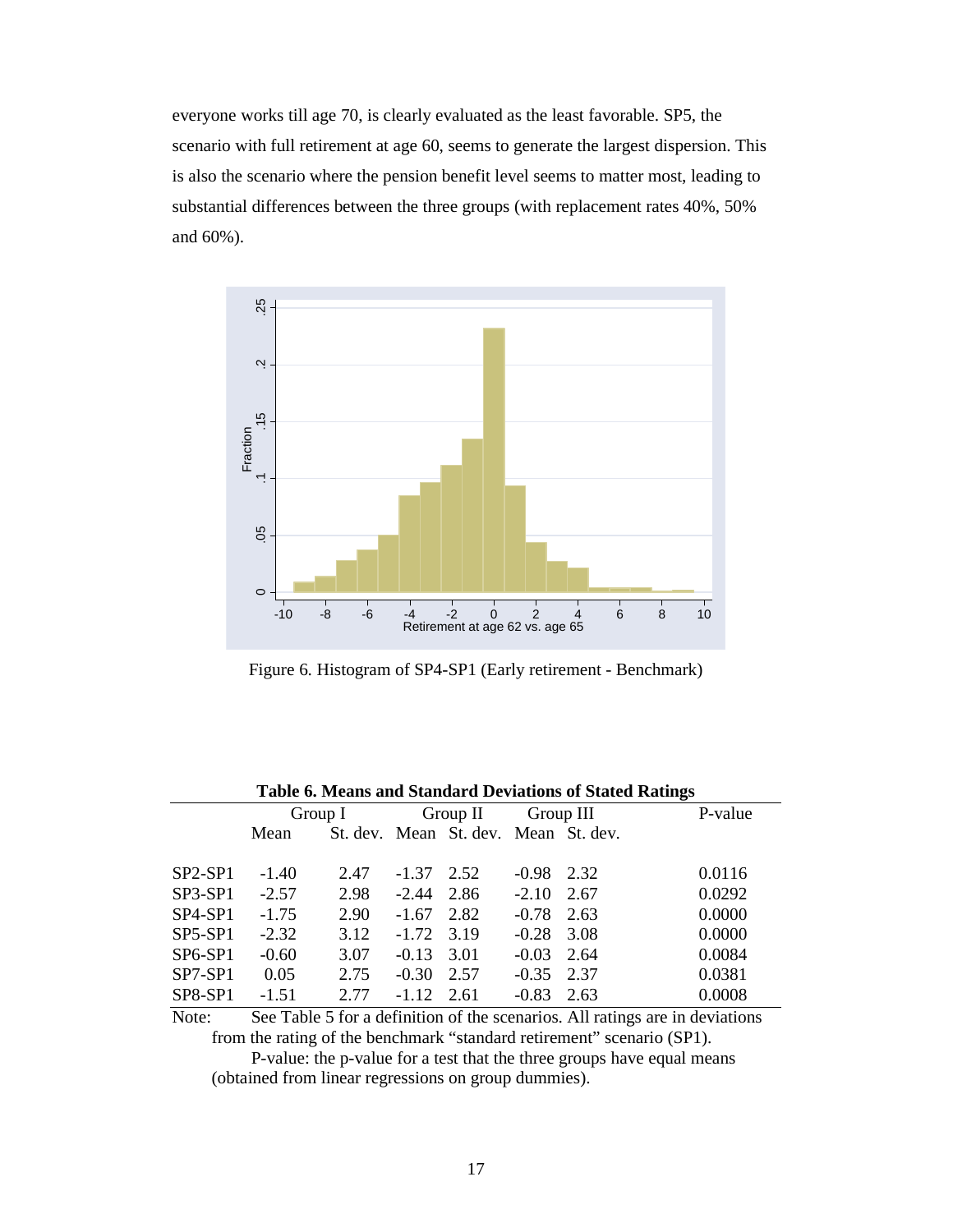For each of the seven questions SP2 - SP8, the differences between the three groups with different pension replacement rates are jointly significant at the 5% level. For SP2 – SP5 and for SP8, the first group gets a less attractive scenario than the second group, and the third group gets the most attractive scenario. The average evaluations reflect this, with much clearer differences between groups for SP4 and SP5 than for the other questions. For SP7, the order is reversed from most to least attractive, and this is also reflected in the means. For SP6, none of the three scenarios dominates any of the other two, so that we cannot a priori expect any ordering.

| Group I         | SP <sub>1</sub> | SP <sub>2</sub>                                                        | SP <sub>3</sub> | SP <sub>4</sub> | SP <sub>5</sub> | SP <sub>6</sub> | SP7      |
|-----------------|-----------------|------------------------------------------------------------------------|-----------------|-----------------|-----------------|-----------------|----------|
| SP <sub>2</sub> | 0.588*          |                                                                        |                 |                 |                 |                 |          |
| SP <sub>3</sub> | $0.295*$        | $0.637*$                                                               |                 |                 |                 |                 |          |
| SP <sub>4</sub> | $0.302*$        | $0.184*$                                                               | $0.107*$        |                 |                 |                 |          |
| SP <sub>5</sub> | $0.134*$        | 0.020                                                                  | 0.033           | $0.567*$        |                 |                 |          |
| SP <sub>6</sub> | $0.290*$        | $0.291*$                                                               | $0.171*$        | $0.396*$        | $0.300*$        |                 |          |
| SP7             | $0.507*$        | $0.554*$                                                               | $0.395*$        | $0.154*$        | $-0.018$        | $0.429*$        |          |
| SP <sub>8</sub> | $0.447*$        | $0.573*$                                                               | $0.553*$        | $0.134*$        | 0.025           | $0.340*$        | $0.614*$ |
| Group II        | SP <sub>1</sub> | SP <sub>2</sub>                                                        | SP <sub>3</sub> | SP <sub>4</sub> | SP <sub>5</sub> | SP <sub>6</sub> | SP7      |
| SP <sub>2</sub> | $0.562*$        |                                                                        |                 |                 |                 |                 |          |
| SP <sub>3</sub> | $0.342*$        | $0.653*$                                                               |                 |                 |                 |                 |          |
| SP <sub>4</sub> | $0.344*$        | $0.239*$                                                               | $0.140*$        |                 |                 |                 |          |
| SP <sub>5</sub> | $0.150*$        | 0.036                                                                  | 0.000           | $0.694*$        |                 |                 |          |
| SP <sub>6</sub> | 0.319*          | $0.230*$                                                               | $0.113*$        | $0.435*$        | $0.338*$        |                 |          |
| SP7             | $0.552*$        | $0.604*$                                                               | $0.368*$        | $0.280*$        | 0.088           | $0.550*$        |          |
| SP <sub>8</sub> | $0.538*$        | $0.632*$                                                               | $0.557*$        | $0.191*$        | 0.014           | $0.326*$        | $0.663*$ |
| Group III       | SP <sub>1</sub> | SP <sub>2</sub>                                                        | SP <sub>3</sub> | SP <sub>4</sub> | SP <sub>5</sub> | SP <sub>6</sub> | SP7      |
| SP <sub>2</sub> | $0.628*$        |                                                                        |                 |                 |                 |                 |          |
| SP <sub>3</sub> | $0.406*$        | $0.721*$                                                               |                 |                 |                 |                 |          |
| SP <sub>4</sub> | $0.389*$        | $0.208*$                                                               | $0.124*$        |                 |                 |                 |          |
| SP <sub>5</sub> | $0.232*$        | 0.031                                                                  | $-0.030$        | $0.700*$        |                 |                 |          |
| SP <sub>6</sub> | $0.418*$        | $0.240*$                                                               | $0.133*$        | $0.470*$        | 0.389*          |                 |          |
| SP7             | $0.559*$        | $0.571*$                                                               | $0.407*$        | $0.367*$        | $0.175*$        | $0.550*$        |          |
| SP <sub>8</sub> | $0.499*$        | $0.647*$                                                               | $0.658*$        | $0.184*$        | 0.038           | $0.338*$        | $0.653*$ |
| Notes:          |                 | Groups I, II and III have 460, 468 and 467 observations, respectively. |                 |                 |                 |                 |          |

**Table 7. Correlation coefficients**

\* significant at two-sided 5% level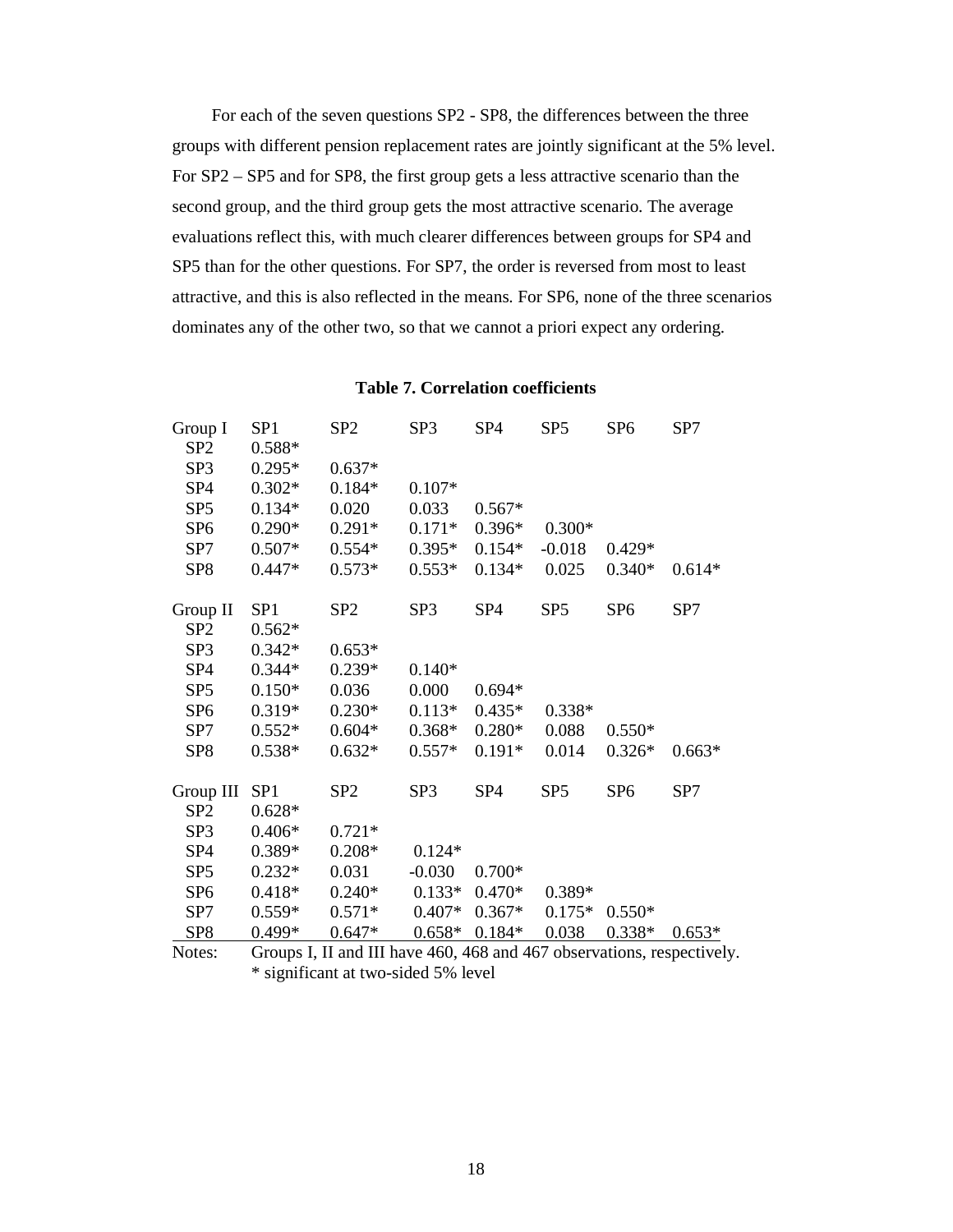Table 7 presents the correlation coefficients of SP1, …SP8 for each of the three groups. 6 The patterns are similar across groups. Most correlation coefficients are significantly positive at the 5% level. Exceptions are those between SP5, the scenario with full retirement at age 60, and the late retirement scenarios (SP2, SP3, SP8 and in two cases also SP7, with full retirement at age 67). The positive correlations can be explained by a general tendency to give either favorable or unfavorable evaluations to every scenario, a respondent specific effect. The fact that some people have a preference for retiring early (or a large utility of leisure versus income) while others have a preference for retiring late, would lead to a negative correlation between the early and late retirement scenarios. Indeed we find that the correlations between early and late retirement scenarios are smaller than those between two late or two early retirement scenarios, but only for SP5 the negative component is enough to compensate for the positive respondent specific effect.

#### **4.2 Model for Retirement Preferences**

In this section we introduce a stylized model that can be estimated with the SP data at hand and has enough structure to simulate the preferences for alternative retirement trajectories. It is assumed that ratings reflect "life cycle utility" from age 60 onward. Utility is assumed to be additively separable over time. In each time period, within-period utility depends on leisure and income as follows: First, it depends on whether respondents work the original number of hours before going into partial (or full) retirement, whether they work the reduced number of hours (60% of their original working week), or whether they do not work at all (full retirement). These are the only three choices considered in the SP questions; estimating a complete specification of the utility function as a function of all possible hours of work is beyond the scope of this paper. Second, within period utility depends on income as a percentage of pre (partial) retirement earnings, i.e., the percentages stated in the SP questions. We condition on pre (partial) retirement earnings and hours worked, and include these variables as taste shifters in the model. A special case of the model will be the case where utility depends on absolute income rather than relative income.

To be precise, we specify utility of individual *i* at age *t* as

(1)  $U_{ii}(L, Y) = \alpha_{0i} + \alpha_{Pii}D_{P}(L) + \alpha_{Rii}D_{R}(L) + \alpha_{Yii} \ln Y; t = 60, 61, ...$ 

<sup>&</sup>lt;sup>6</sup> The correlations of SP2-SP1,...,SP8-SP2 are all significantly positive, probably due to idiosyncratic noise in SP1. The relative magnitudes of these correlations are in line with those in Table 7.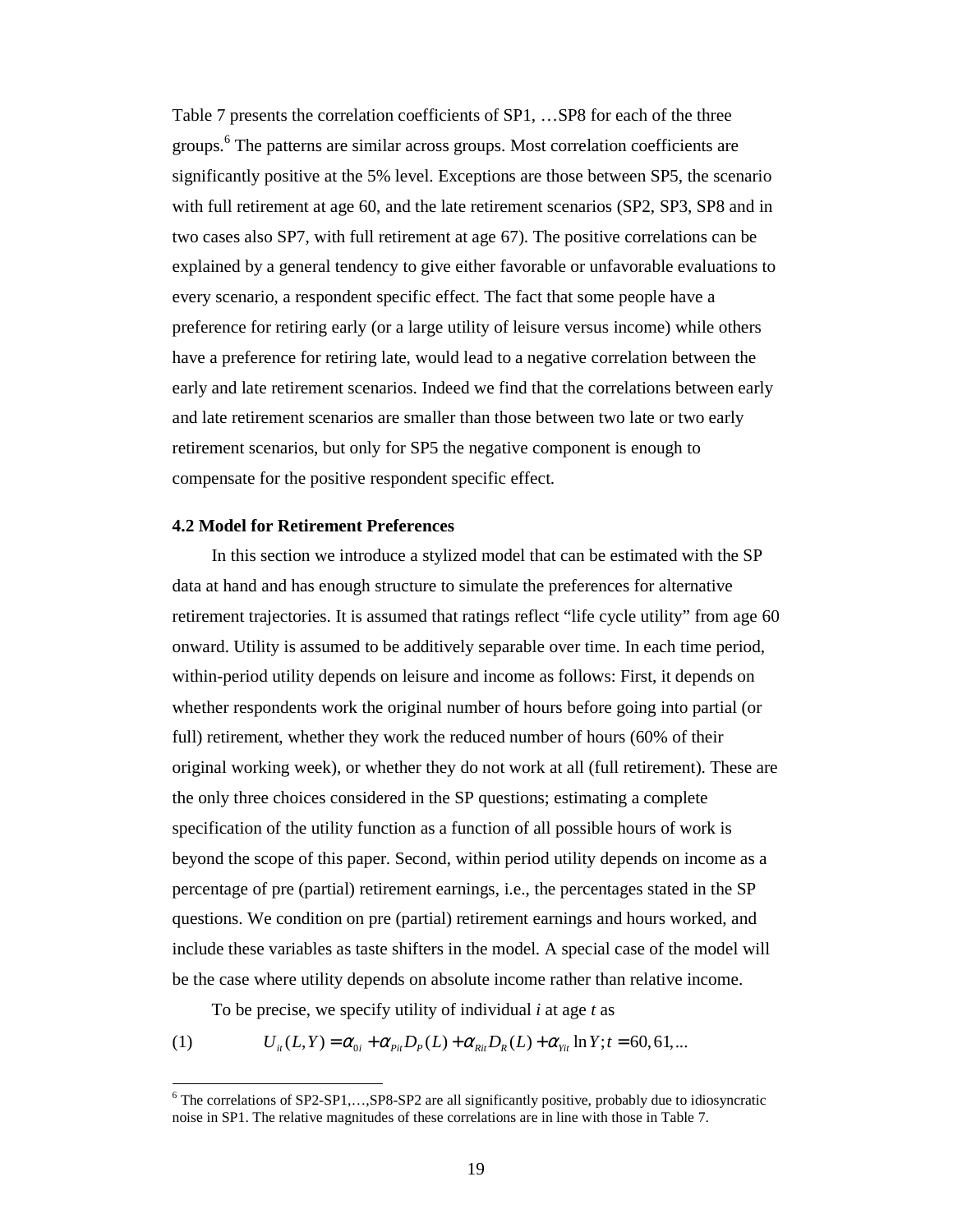Here *L* is labor force status, which can be not retired  $(D<sub>p</sub>(L) = D<sub>R</sub>(L) = 0)$ , partially retired  $(D_p(L)=1; D_p(L)=0)$ , or fully retired  $(D_p(L)=0; D_p(L)=1)$ . *Y* denotes income as a percentage of pre-retirement earnings, varying from 40 to 100 (see Table 5). The coefficient  $\alpha_{pi}$  indicates how respondent *i* values the additional leisure at age *t* associated with partial retirement (compared to the leisure associated with working pre-partial-retirement hours, the omitted labor force status). We expect this to be positive in most cases but do not impose this, since there may be people who do not prefer, for example, part-time work to full-time work, even when income is kept constant. Similarly,  $\alpha_{\text{R}i}$  indicates how respondent *i* values the additional leisure at age *t* associated with complete retirement and is also expected to be positive. The coefficient  $\alpha_{\text{Y}_{it}}$ , indicating how much the respondent appreciates additional income at age *t*, is also expected to be positive. The final preference coefficient,  $\alpha_{0i}$ , determines the level of all evaluations of respondent *i,* irrespective of income or labor force status.

The preference parameters of respondent *i* are allowed to depend on the respondent's observed and unobserved characteristics as follows:<sup>7</sup>

(2) 
$$
\alpha_{0i} = X_i \,^{\prime} \beta_0 + \eta_{0i};
$$

$$
\alpha_{Ai} = X_i \,^{\prime} \beta_A + \gamma_A(t - 60) + \eta_{Ai}; A = P, R, Y; t = 60, 61, ....
$$

Here  $X_i$  is a vector of taste shifters, including educational dummies, gender, age at the time of the survey (a cohort effect), and, as explained before, pre-retirement (and pre partial retirement) log hours worked and log earnings. The parameters  $\gamma_p$  and  $\gamma_R$  are expected to be positive, since respondents' disutility of working is expected to increase when they age. One reason for this may be deteriorating health, since in  $X_i$ , we can control for health at the time of the survey but not for expected future health (for the younger age groups) or past health (for the elderly). We have no a priori expectation concerning the sign of  $\gamma$ <sub>y</sub>.

The terms  $\eta_0$ ,  $\eta_p$ ,  $\eta_R$ , and  $\eta_Y$  reflect unobserved characteristics driving preferences (and, for  $\eta_0$ , the tendency to give higher or lower evaluations). They are the analogs of the random components of coefficients in SP studies of consumer

 $\overline{a}$ 

<sup>&</sup>lt;sup>7</sup> In principle  $\alpha_{0i}$  could also vary with age but the age effect is not identified (since everyone evaluates over the same age range).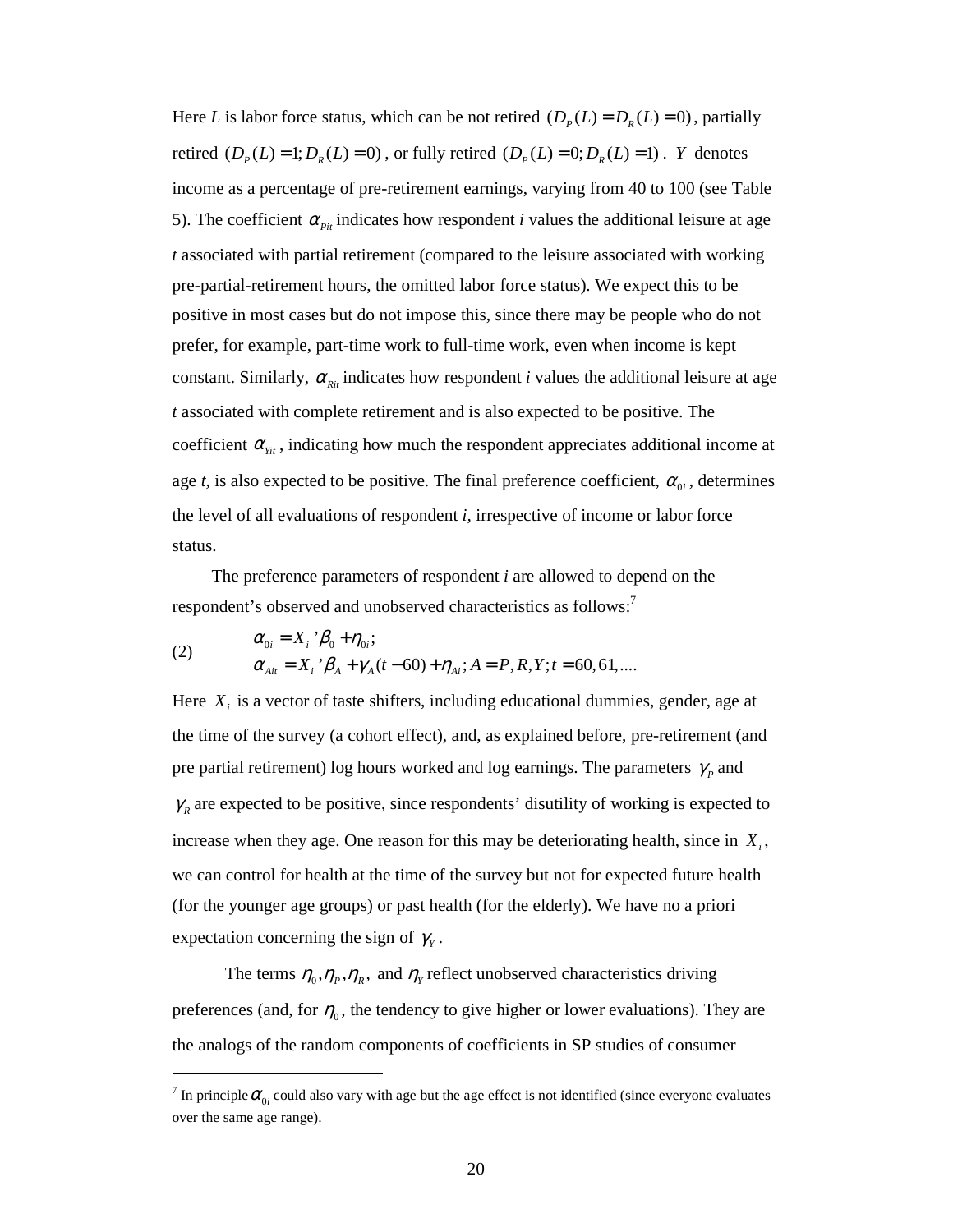choice, cf., e.g., Revelt and Train (1998). These unobserved heterogeneity terms are assumed to follow independent normal distributions with mean zero and variances to be estimated, independent of the characteristics  $X_i$ .<sup>8</sup>

Reported evaluations will be based on total utility over the life cycle, given by

(3) 
$$
U(L,Y,X_i) = \sum_{t=60}^{100} \delta^{t-60} u_i(L_t,Y_t)
$$

Here  $(L, Y) = (L_{60}, Y_{60}, \dots, L_{100}, Y_{100})$  denotes the complete scenario of labor force status and income from earnings and/or retirement benefits described in the SP question. The time horizon is somewhat arbitrarily fixed at 100 years of age; the discount rate  $\delta$ also captures mortality risk. Identification of  $\delta$  appears to be hard in this model with the data at hand. Instead, we set  $\delta$  equal to 0.90 (and test the sensitivity of this assumption in Section 5).

Allowing for "reporting error" in each of the reported evaluations, the observed reports on the discrete 1 to 10 scale will be modeled as follows:<sup>9</sup>

(4) 
$$
E^* = U(L, Y, X) + \varepsilon
$$

$$
E = k \text{ if } m_{k-1} < E^* \le m_k; k = 1, ..., 10
$$

Error terms  $\varepsilon$  are assumed to be i.i.d. normal with mean zero, independent of the random coefficients (i.e., independent of  $X, \eta_0, \eta_P, \eta_R$ , and  $\eta_Y$ . Threshold parameters  $-\infty = m_0 < m_1 < ... < m_9 < m_{10} = \infty$  are the same for all respondents. By means of normalization,  $m_1$  is set to 1.5 and  $m_9$  is set to 9.5.

This model is obviously not a complete structural life cycle model. For example, there is no saving and no uncertainty in this model. The latter seems reasonable since the scenarios sketched in the SP questions do not leave room for uncertainty. Uncertainty about, for example, future health may play a role when respondents make their evaluations, but cannot be incorporated explicitly due to lack of data. The no savings assumption is mainly for convenience, but also seems plausible because the framing of the SP questions does not suggest that respondents should take savings into account**.**

 $\ddot{\phantom{a}}$ 

<sup>&</sup>lt;sup>8</sup> It seems natural to allow for a (positive) correlation between  $\eta_p$  and  $\eta_R$ , since both relate to the preference for leisure. We extended the model with such a correlation but found that it was insignificant and incorporating it did not change any of the results.

<sup>&</sup>lt;sup>9</sup> The indices of the respondent and the scenario are omitted for notational convenience.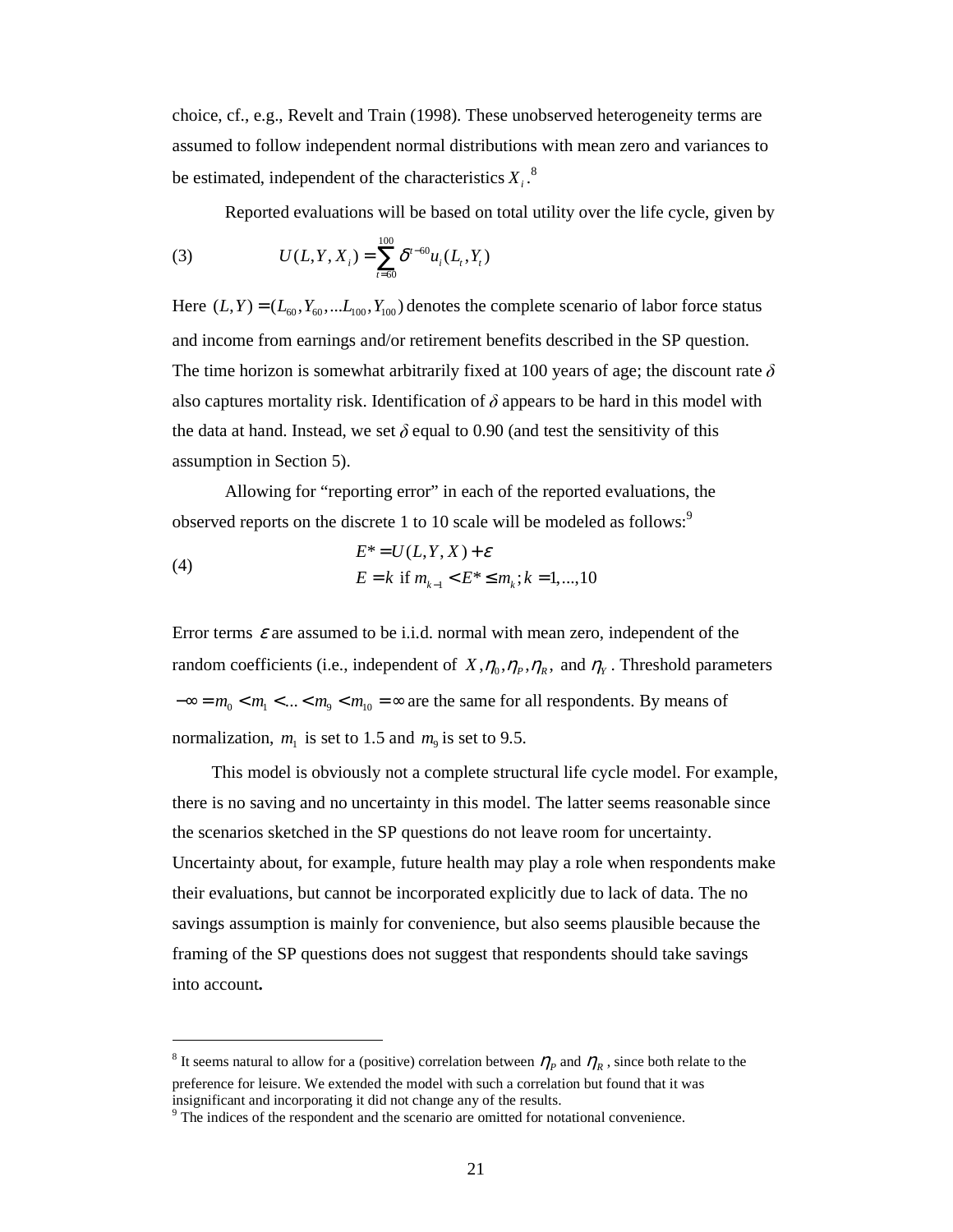#### *Estimation*

This model can be estimated by simulated maximum likelihood. This is very similar to the estimation procedure for mixed logit models or other random coefficient models, cf., e.g., Revelt and Train (1998). Conditional on the unobserved heterogeneity terms  $\eta_0$ ,  $\eta_p$ ,  $\eta_R$ , and  $\eta_y$ , an individual's likelihood contribution can be written as the product of all the probabilities of observed answers to the SP questions. This is a product of independent univariate normal probabilities. The unconditional likelihood contribution is the four-dimensional integral over possible realizations of  $\eta_0$ ,  $\eta_p$ ,  $\eta_R$ , and  $\eta_y$ , approximated using simulated values based upon Halton draws.<sup>10</sup>

#### *Estimation Results*

 $\ddot{\phantom{a}}$ 

Estimation results are presented in Table 8. The estimates of  $\beta_0$  determine how the levels of the ratings vary with individual characteristics, irrespective of leisure and income.  $X_i^{\dagger} \beta_0$  does not affect the choices between scenarios and can also be interpreted as determining how response scales vary with individual characteristics. Separately interpreting the coefficients in  $\beta_0$  is not useful, since if characteristics change, the terms  $\alpha_{p_i} D_p(L), \alpha_{p_i} D_p(L)$  and  $\alpha_{y_i}$  *In Y* will change as well.

The coefficients in  $\beta_{p}$  and  $\beta_{R}$  determine how the utility of working part-time or of not working at all, compared to the utility of working full-time, varies with individual characteristics. We find significant cohort effects, with maximum utility of working part-time for birth cohort 1952 and maximum utility of not working at all for birth cohort 1954. Lower education levels lead to higher appreciation for less work, possibly reflecting better job quality and satisfaction of the highly educated. On the other hand, keeping education level (and other characteristics in *X<sup>i</sup>* ) constant, the people with the higher pre-retirement earnings seem to have the largest preference for not working. This may reflect an income effect, if leisure (over the life-cycle) is a normal good. The effects of (self-assessed) health at the time of the interview are insignificant. The people who work more hours before (partial) retirement have the largest preference for partial retirement (keeping earnings, income percentage, and other factors constant). Finally, the estimates of  $\gamma_p$  and  $\gamma_g$  show that preferences for

<sup>&</sup>lt;sup>10</sup> See Train (2003). Halton draws can achieve much larger precision than random draws for a given number of draws. Here we used 100 draws per respondent. Results with 200 draws per respondent were virtually identical.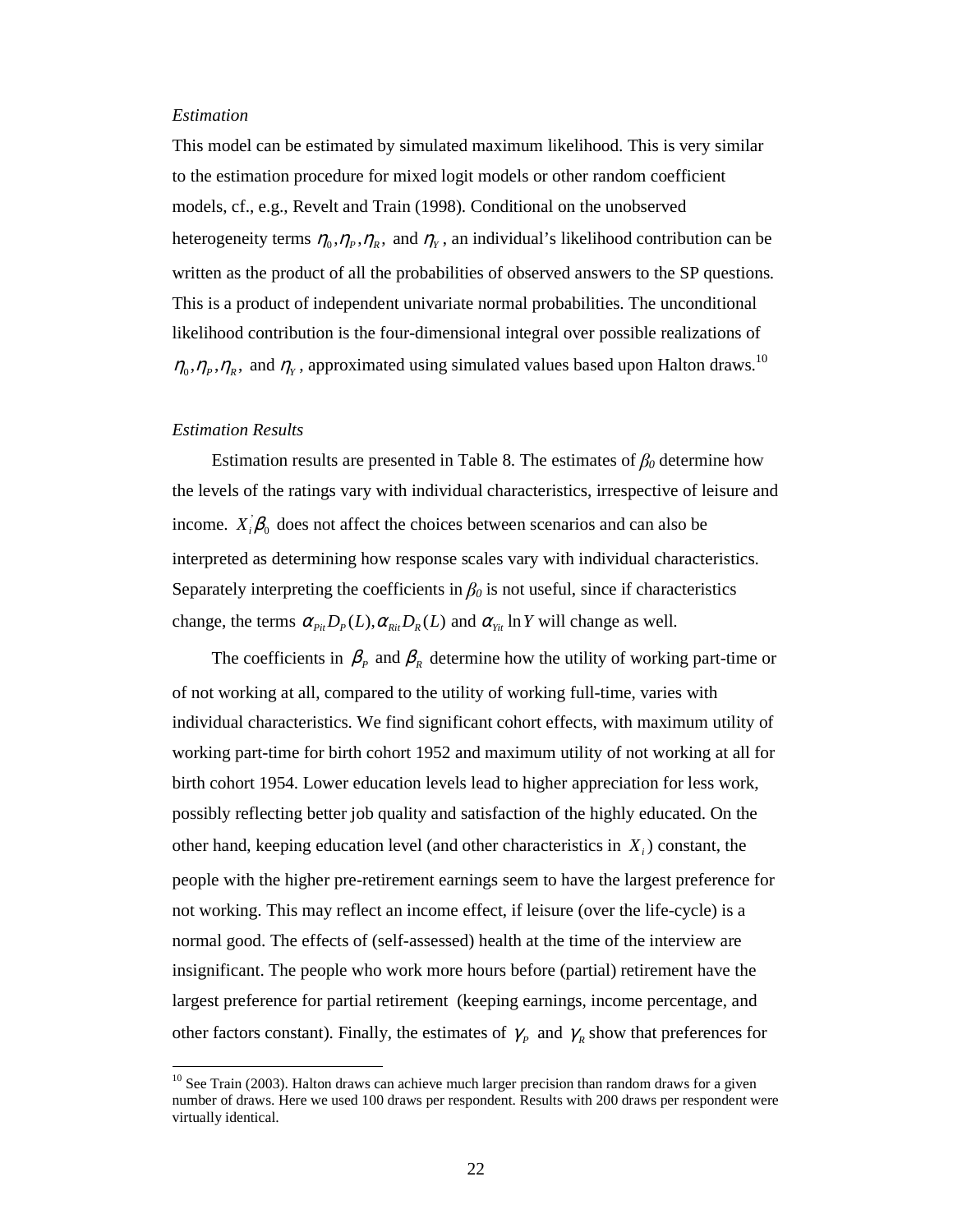partial or full retirement increase in a given period significantly with age in that period, and the effect on full retirement is much larger than that on partial retirement. This may, for example, be due to reference group effects or social norms, or expected health deterioration.

|                                                         | $\beta_0$                      | $\beta_{P}$  | $\beta_{\rm R}$                | $\beta_Y$                                                    |
|---------------------------------------------------------|--------------------------------|--------------|--------------------------------|--------------------------------------------------------------|
|                                                         |                                |              |                                | Coeff. T-val. Coeff. T-val. Coeff. T-val. Coeff. T-val.      |
| constant                                                | 4.123 1.18                     |              |                                | $-2.398 -6.46 -3.513 -4.37 -1.023 -1.45$                     |
| female                                                  |                                |              |                                | $-0.081 - 0.18$ 0.061 1.22 0.119 1.15 0.002 0.02             |
| aqe/10                                                  |                                |              |                                | $-0.192 - 0.21$ $0.516$ 5.24 $0.616$ 3.08 $-0.111$ $-0.61$   |
| (age/10)^2                                              | $-0.001 - 0.01 - 0.050 - 5.43$ |              |                                | $-0.057 -3.06$ 0.015 0.86                                    |
| partner                                                 |                                |              |                                | $-0.402 - 0.92$ $0.110$ $2.10$ $0.107$ $1.08$ $0.066$ $0.75$ |
| low educ                                                | $-0.990 -2.08$                 | $0.116$ 2.17 | $0.174$ 1.63                   | 0.201<br>2.12                                                |
|                                                         |                                |              |                                | 2.55                                                         |
| home owner 0.286 0.65                                   |                                |              | $-0.022 -0.44$ $0.041$ $0.41$  | $-0.071 - 0.81$                                              |
| $fair/pr$ hl $0.471$ $0.68$                             |                                |              | $-0.051 - 0.65 - 0.237 - 1.50$ | $-0.069 - 0.50$                                              |
| good hlth -0.714 -1.93 0.081 1.94 0.136 1.60 0.150 2.03 |                                |              |                                |                                                              |
| log earn                                                | $-0.622 -2.46$ 0.031 1.18      |              | $0.143$ 2.46                   | $0.125$ 2.47                                                 |
| d earn mis                                              | $-4.737 -1.89$ 0.088 0.35      |              | 1.088 1.89                     | $0.953$ 1.91                                                 |
| log hours                                               | $-0.465 - 0.89$ 0.286 5.13     |              | $0.092 \quad 0.79$             | $0.086$ 0.82                                                 |
| $\gamma$                                                |                                |              |                                | 0.118 10.92  0.275 14.99  0.043  2.94                        |
| sigma eta $0.006$ 0.46 0.153 4.07 0.205 16.29           |                                |              |                                | $0.051$ 32.81                                                |
| Auxiliary parameters:                                   |                                |              |                                |                                                              |
|                                                         | Coeff. S.e.                    |              |                                |                                                              |
| Sigma epsilon 2.182 0.019                               |                                |              |                                |                                                              |
| Thresholds                                              |                                |              |                                |                                                              |
| $\mathbf{1}$                                            | 1.5                            | $- -$        |                                |                                                              |
| 2                                                       | 2.484                          | 0.022        |                                |                                                              |
| 3                                                       | 3.417                          | 0.029        |                                |                                                              |
| 4                                                       | 4.215                          | 0.034        |                                |                                                              |
| 5                                                       | 5.202                          | 0.039        |                                |                                                              |
| $\epsilon$                                              | 6.102                          | 0.044        |                                |                                                              |
| $7\phantom{.0}$                                         | 7.175                          | 0.049        |                                |                                                              |
| 8                                                       | 8.480                          | 0.049        |                                |                                                              |
| 9                                                       | 9.5                            |              |                                |                                                              |

The final columns present the estimates of the marginal utility of log income. Lower educated respondents attach more value to a higher replacement rate in partial or full retirement, conditional on pre-retirement earnings and hours. Conditional on education level, however, the high-income respondents attach more value to a higher replacement rate. Again, the effect of health at time of the interview is not so clear, with the intermediate group (good health) giving the highest value to income. Those for whom no earnings information is available are similar to those with average log earnings. Other variables are insignificant, including age and birth cohort.

-----------------------------------------------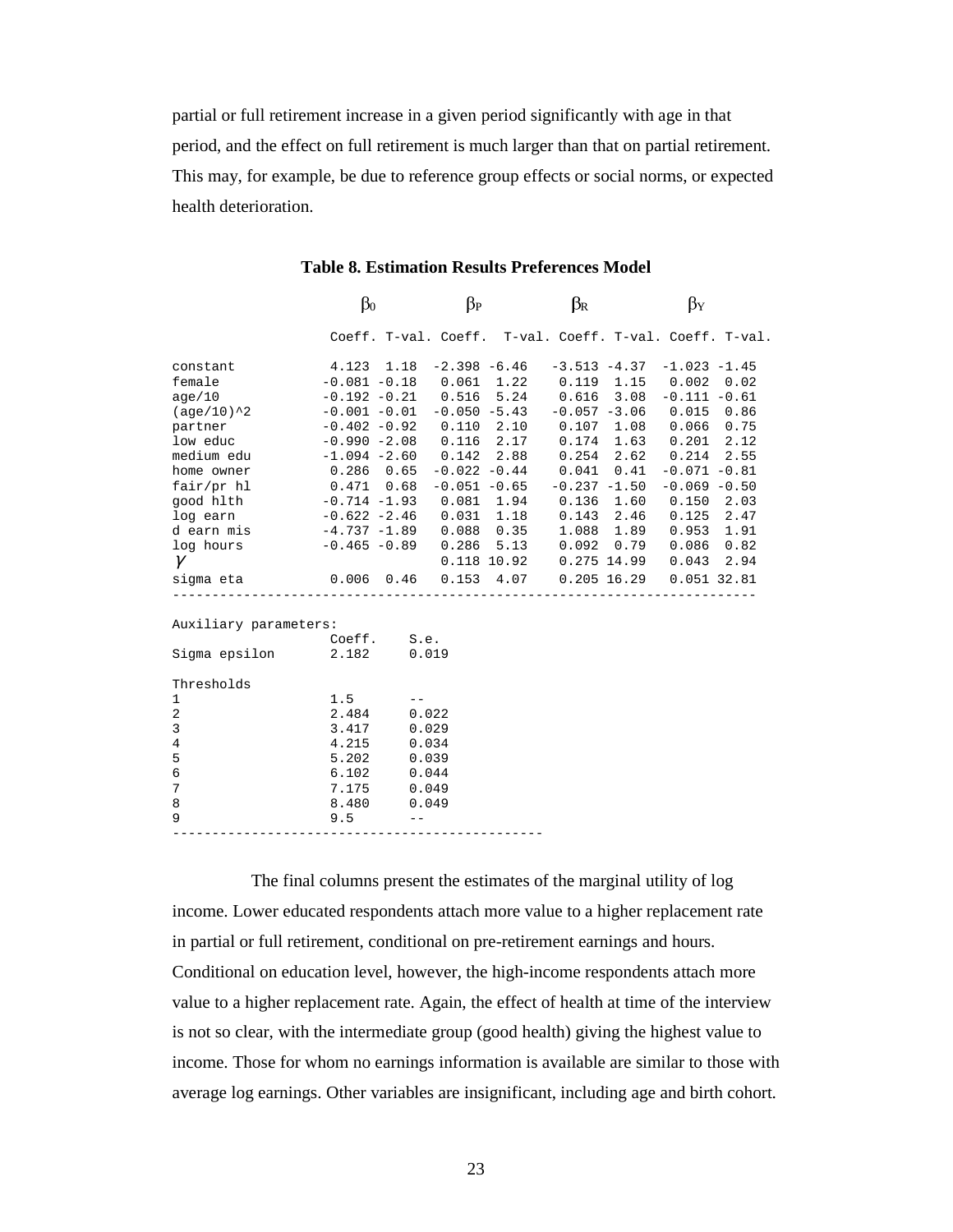There is no evidence of unobserved heterogeneity in  $\alpha_0$ , but there is significant heterogeneity in  $\alpha_P$ ,  $\alpha_R$ , and  $\alpha_Y$ .

Allowing for the unobserved heterogeneity terms, we find that the fraction with negative marginal utility of a higher replacement rate is virtually zero, which seems supportive of the quality of the data and the specification of the model. Similarly, we find that more than 95% of all respondents prefer working reduced hours or not working at all to working full-time. Only in the age range 60-64, a minority of respondents would like to work part-time (less than 10%) or full-time (about 20%), keeping income constant. This may be due to the imposed linearity of the age term in this stylized model.<sup>11</sup>

# **5. Simulations**

 $\ddot{\phantom{a}}$ 

The results of some simulations based upon the estimates in Table 8 are presented in Table 9. The table presents the choice probabilities for alternative retirement scenarios, assuming there are only two alternatives: the benchmark of retiring at age 65 with a pension equal to 70% of last earnings, or the scenario that is described. Choice probabilities are averaged over the sample, accounting for observed and unobserved individual heterogeneity. The first probability in the table takes full account of the noise in the utility evaluations. That is, we assume that the individual chooses the option that gives the largest value of *E* \* in equation 4, with independent errors  $\varepsilon$  across the two alternatives. The assumption that RP data on actual decisions contain the same amount of optimization or reporting error as stated preference data is criticized in the literature, where it is found that preference parameters based upon RP data and SP data are usually in line with each other, but that the noise levels can differ (cf. Louviere et al, 2002). Therefore the final column of the table presents the aggregate choice probabilities under the assumption that people make no optimization errors. In this case every individual chooses either the benchmark or the alternative without any noise, but due to observed and unobserved heterogeneity, the fractions choosing the alternative are not equal to zero or one.

The first four scenarios are traditional retirement scenarios, without gradual retirement. The first two scenarios involve postponing retirement to age 70, with financial compensation in the form of a higher pension. In the first scenario, the

 $11$  We tried quadratic trends but this led to convergence problems.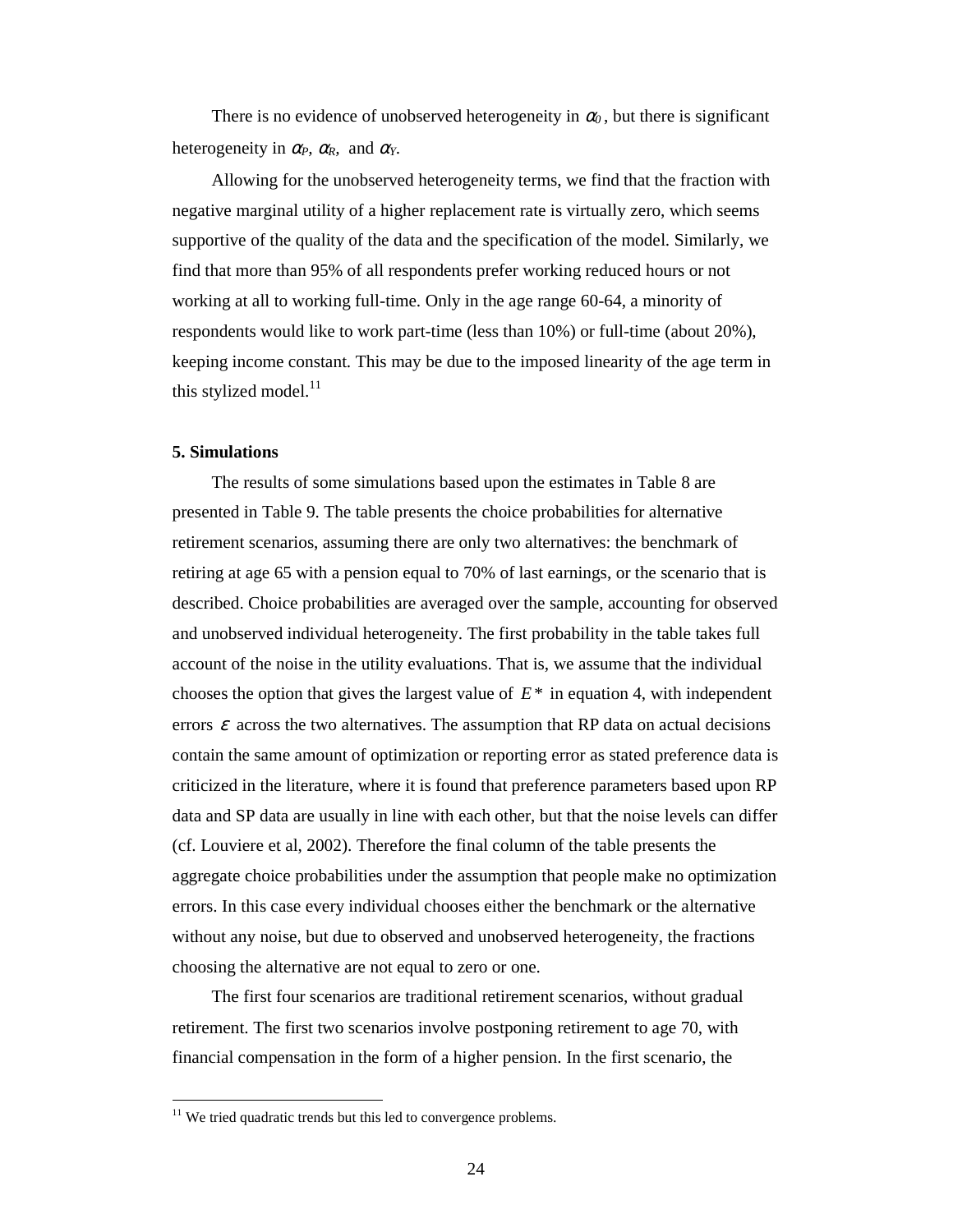replacement rate is raised from 70% to 90%, in the second case to 100%. Although the latter is approximately actuarially fair, this is still not enough to convince many people to postpone retirement to age 70. Only 0.13% of all respondents would choose this alternative if no optimization errors are made. This corresponds to the relatively low evaluations of the late retirement scenarios in the raw data.

|                                    |     | Partial retirement |    | Full retirement   |       |         |
|------------------------------------|-----|--------------------|----|-------------------|-------|---------|
| Scenario                           | Aqe | % Income           |    | Age %Income Prob. |       | Prob.   |
|                                    |     |                    |    |                   | with  | without |
|                                    |     |                    |    |                   | error | error   |
|                                    |     |                    |    |                   |       |         |
| 1: Postponed retirement            |     |                    | 70 | 85                | 18.44 | 0.04    |
| Postponed retirement<br>2:         |     |                    | 70 | 95                | 21.78 | 0.13    |
| Early retirement<br>$\mathbf{3}$ : |     |                    | 62 | 60                | 53.41 | 68.21   |
| Early retirement<br>4 :            |     |                    | 62 | 50                | 39.68 | 11.32   |
| Partial retirement<br>5 :          | 63  | 85                 | 67 | 70                | 52.64 | 66.34   |
| 6: Partial retirement              | 63  | 100                | 67 | 70                | 55.23 | 77.79   |
| 7: Partial retirement              | 63  | 85                 | 67 | 80                | 60.06 | 91.30   |
| 8: Late partial retirement         | 65  | 90                 | 70 | 90                | 42.49 | 20.12   |
| Late partial retirement<br>9 :     | 65  | 100                | 70 | 100               | 49.16 | 47.16   |
| 10: Early partial retirem.         | 60  | 75                 | 65 | 60                | 54.91 | 69.17   |
|                                    |     |                    |    |                   |       |         |

**Table 9. Simulated Choice Probabilities: Alternatives to the Benchmark**

Notes:

"Prob." is the probability that the given scenario is preferred to the benchmark, which is full retirement at age 65 for a 70% net pension.

"With error": probability allowing for optimization errors of the same size as the errors in the observed evaluations;

"Without error": probability assuming no optimization error.

Scenarios 3 and 4 involve complete retirement at age 62. In scenario 3, the price for early retirement is a 10%-points reduction in the replacement rate, less than actuarially fair. About 68% of all respondents would choose this option instead of the benchmark with retirement at age 65. Apparently, however, the utility difference with the benchmark scenario is often quite small, so that if optimization errors play a role, the number of respondents choosing this alternative would go down to only 53%. Scenario 4 increases the price of early retirement beyond what is actuarially fair – a 20%-points reduction of the replacement rate. Respondents appear to be quite sensitive to this: for only 11%, this scenario would be preferred to the benchmark.

The other scenarios involve gradual retirement. Scenarios 5, 6 and 7 have partial retirement two years before the benchmark retirement age of 65 years, and full retirement two years after the benchmark retirement age. Scenario 5 is close to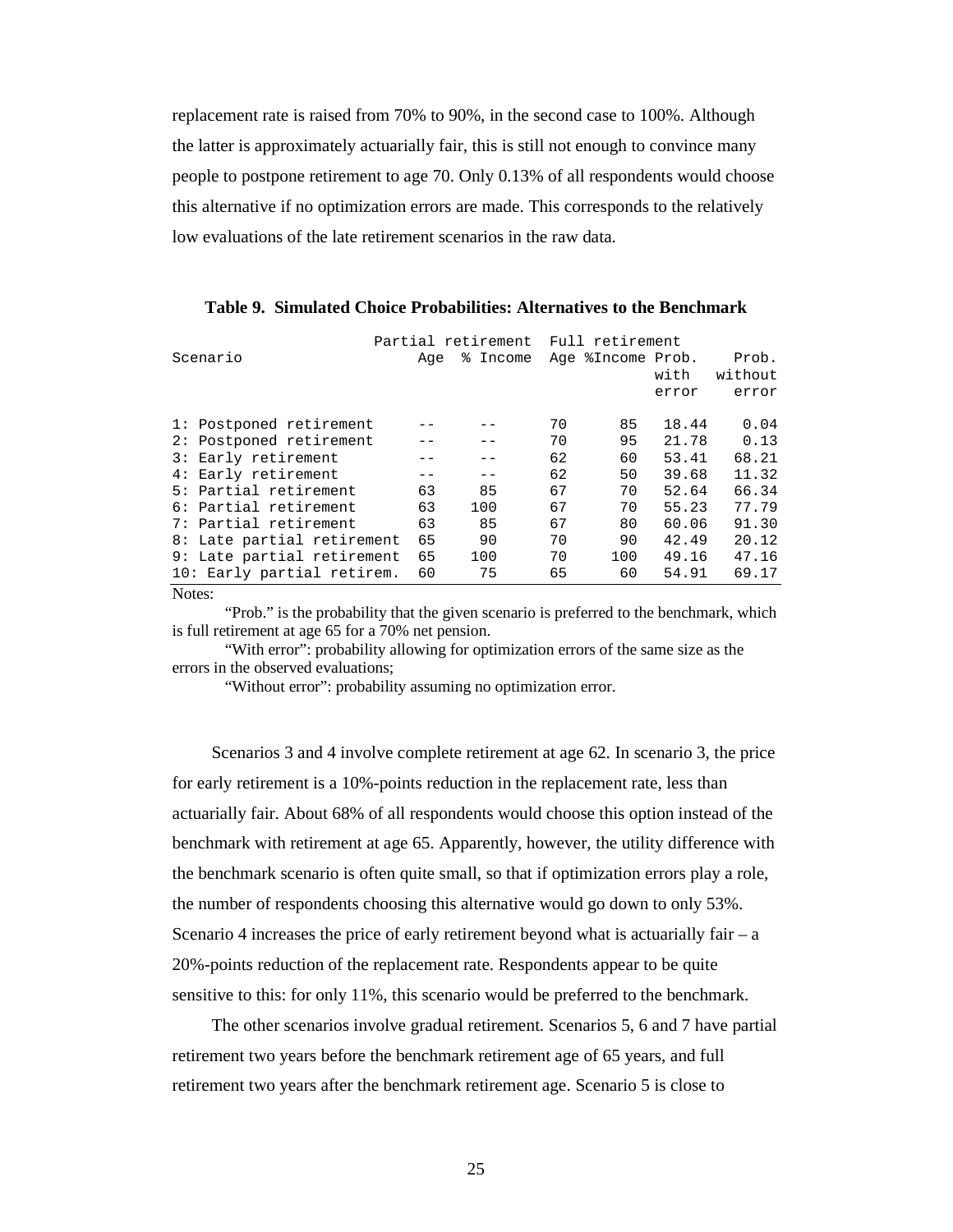"symmetric" compared to the benchmark plan with partial retirement income right in between full-time earnings and full retirement pension income. This scenario is more attractive than the benchmark for about 66% of all respondents. Increasing income during partial retirement (scenario 6) or full retirement (scenario 7) makes the scenario even more attractive. Income after full retirement has a stronger effect, due to the longer time period that this is received (and the fact that the marginal utility of income increases with age - the estimate of  $\gamma$ <sup>*y*</sup> in Table 8 is positive and significant).

While we found that hardly anyone would want to work full-time until age 70, many more people would be willing to work part-time until that age. This is borne out by scenarios 8 and 9, which involve reduced working hours from age 65 till age 70 and full retirement at age 70. Scenario 8 gives a 20 %-points premium on income after age 65 compared to the benchmark, in return for working 60% of the pre-retirement working week for five years. This is an attractive alternative for 20% of all respondents, still a small minority, but many more than in scenarios 1 and 2. A higher compensation for the additional work as in scenario 9 raises the fraction of respondents for whom this is more attractive than the benchmark to 47%.

Finally, scenario 10 is a form of early gradual retirement at age 60. In spite of the lower replacement rates, this scenario would be preferred to the benchmark by a majority of the respondents. This scenario is about equally attractive as full-time retirement at age 60 with the same replacement rate (scenario 3).

In Table 10, the results of some simulations are presented that use the data on retirement flexibility and the opportunity of partial retirement described in Section 3. This only uses the respondents for whom the latest possible retirement age exceeds the earliest possible age (1007 observations). Reporting and optimization errors are not taken into account. Simulation 1 in Table 10 just takes two choice opportunities: full retirement at the earliest and the latest age, with the respondents' self-reported pension percentages. We find that a large majority would prefer retirement at the earliest possible age to retirement at the latest possible age. This is not so surprising, given the fact that the difference between the average income percentages at the latest and earliest retirement age is only 6.24%, for an average age difference of 4.77 years. Obviously, from the point of view of actuarial fairness, this will generally imply that early retirement is a much better deal than late retirement.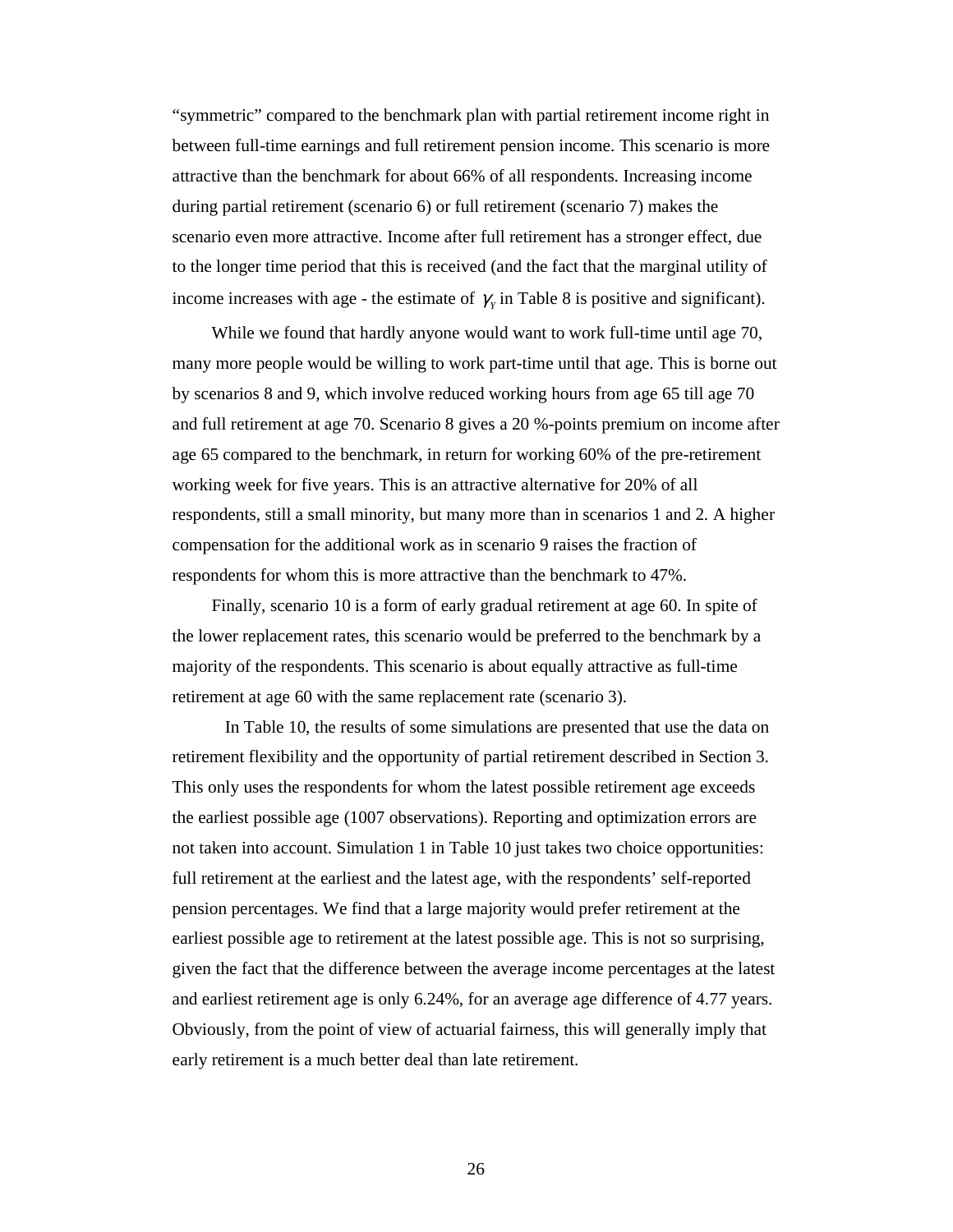# **Table 10: Simulated Choice Probabilities: Retirement at Latest or Earliest Possible Age and Partial Retirement**

|                                                   | Prob.<br>Earliest<br>Aqe | Prob.<br>Latest<br>Age | Prob.<br>Partial |
|---------------------------------------------------|--------------------------|------------------------|------------------|
| 1: No partial retirement<br>2: Partial retirement | 67.1                     | 32.9                   |                  |
| option for everyone<br>3: Partial retirement      | 37.6                     | 19.3                   | 43.1             |
| for those with access<br>to partial retirement    | 36.2                     | 20.1                   | 43.7             |

#### Notes:

Prob. earliest age, prob. latest age: probabilities (in %) to choose full retirement at earliest and latest possible age (no period of partial retirement). Income percentage set equal to reported percentage if retiring at earliest or latest possible age (imputed if missing)

Prob. partial: probability (in %) to choose partial retirement, defined as full-time work until earliest possible retirement age, working 60% of pre-retirement hours from earliest to latest possible retirement age. Income after full retirement: 0.6 times reported percentage at latest age plus 0.4 times reported percentage at earliest age. Income during partial retirement: 0.4 times income after full retirement plus 0.6 times pre-retirement earnings.

1, 2: observations with earliest retirement age < late retirement age only

3: only the observations used in 1 and 2 who report that their employer offers/would have offered partial retirement (40.8% of the 1007 observations).

The second simulation in Table 10 introduces the possibility of partial retirement at the earliest possible age and full retirement at the latest possible age, with an income scheme that is a weighted average of the schemes of the options of full retirement at earliest and latest possible age (see notes to Table 10 for details). It assumes that each of the 1007 respondents considered here has this option. This additional option appears to be quite attractive. More than two fifths of the 67.1% who would choose earliest possible retirement if the choice was between early and late, would now choose partial retirement. Moreover, more than two fifths of the 32.9% who would choose latest possible retirement would now also opt for partial retirement. In total, 43% of all respondents would choose partial retirement, and because most of this comes from the "early retirees" in the first simulation, total labor supply would increase substantially.

Finally, simulation 3 repeats this but then only for those who report that their (previous) employer is expected to offer (or would have offered) an opportunity for partial retirement. Of the group of 1007 observations considered here, 40.8% report that there is such an option, 6.6%-points more than in the complete sample (due to the high correlation between flexibility in terms of retirement age and flexibility in terms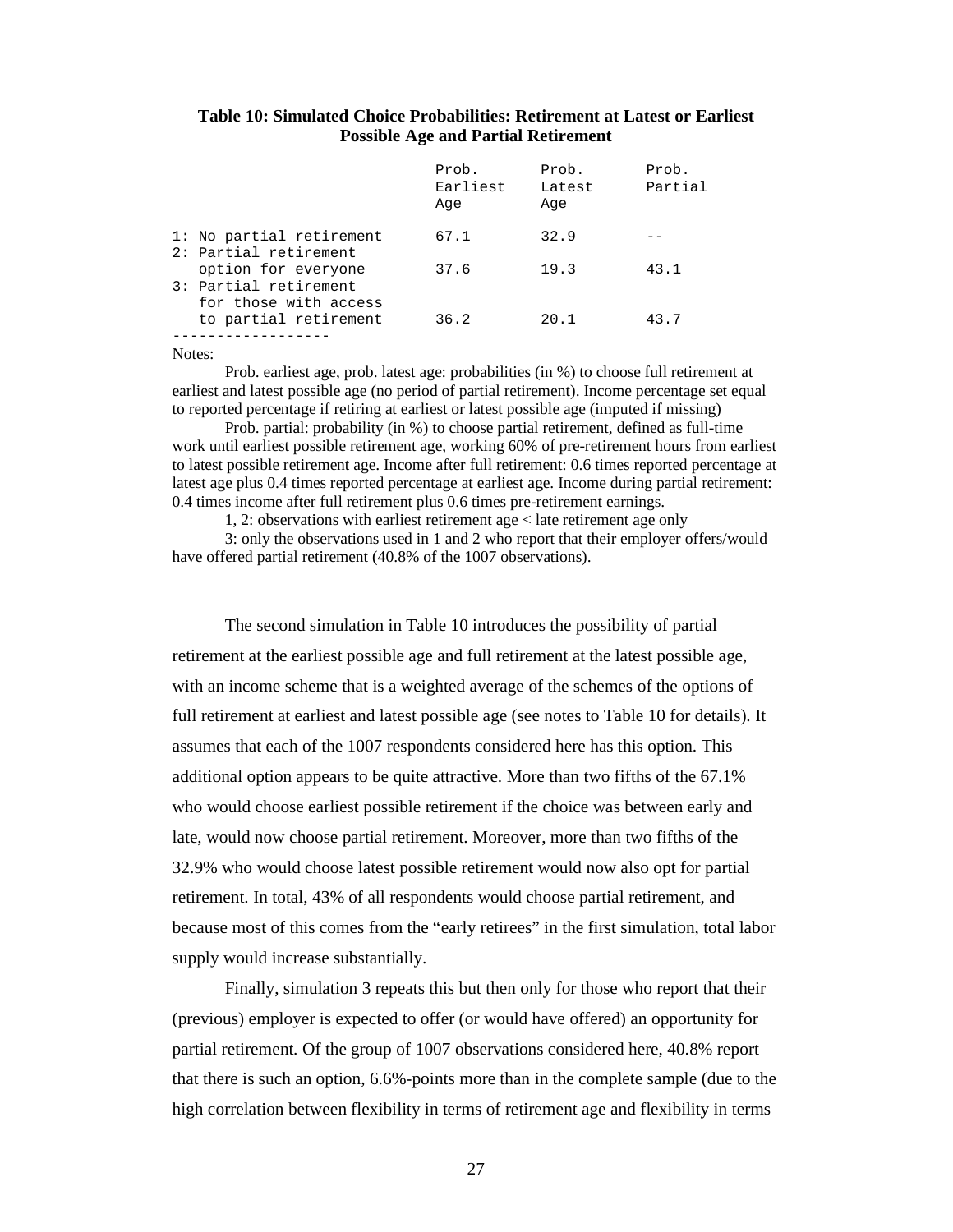of reducing hours). The questionnaire does not ask about the exact nature of the partial retirement opportunity, so we use the same partial retirement scenario as in simulation 2. The result is very similar as for simulation 2, with an even somewhat higher percentage of respondents choosing partial retirement. Apparently, the characteristics that make respondents more likely to have the opportunity of partial retirement, make them also somewhat more likely to have a preference for part-time work as a bridge to full retirement.

In Tables 11 and 12, we analyze the sensitivity of the simulation outcomes in Tables 9 and 10 for some of the specification choices made in the stylized model. Model 0 is the model discussed above, on which Tables 9 and 10 are based. Models 1 and 2 are identical to Model 0 except for the discount rate – it is set to 0.95 in model 1 and to 0.85 in model 2. Model 3 uses only the sub-sample of workers of at most 55 years of age, excluding the retired. This is because SP questions looking back to the last job before retirement may give rather different answers than looking ahead to future retirement opportunities. Finally, model 4 accounts in a simple way for a potential "status quo" bias in evaluating scenario 1, the benchmark scenario of full retirement at age 65 for a 70% net replacement rate. It adds a fixed utility to that scenario, the same for all respondents. The estimated value of that utility is positive (as expected) and significant (0.249 wit standard error 0.013).

| Scenario |    |       |     |           | Probability                     |      |  |      |  |      |  |         |  |
|----------|----|-------|-----|-----------|---------------------------------|------|--|------|--|------|--|---------|--|
| Part.    |    | ret.  |     | Full ret. | Model 0 Model 1 Model 2 Model 3 |      |  |      |  |      |  | Model 4 |  |
| Aqe      |    | %Inc. | Age | %Inc.     |                                 |      |  |      |  |      |  |         |  |
| 1        |    |       | 70  | 85        | 0.0                             | 0.0  |  | 0.1  |  | 0.0  |  | 0.0     |  |
| 2        |    |       | 70  | 95        | 0.1                             | 0.1  |  | 0.3  |  | 0.0  |  | 0.1     |  |
|          |    |       | 62  | 60        | 68.2                            | 70.4 |  | 65.8 |  | 72.5 |  | 77.7    |  |
| 4        |    |       | 62  | 50        | 11.3                            | 4.3  |  | 17.0 |  | 17.8 |  | 4.2     |  |
| 5        | 63 | 85    | 67  | 70        | 66.3                            | 68.4 |  | 62.9 |  | 70.1 |  | 80.6    |  |
| 6        | 63 | 100   | 67  | 70        | 77.8                            | 80.5 |  | 77.3 |  | 79.8 |  | 89.0    |  |
| 7        | 63 | 85    | 67  | 80        | 91.3                            | 89.3 |  | 91.6 |  | 93.7 |  | 96.9    |  |
| 8        | 65 | 90    | 70  | 90        | 20.1                            | 11.8 |  | 24.5 |  | 23.6 |  | 12.9    |  |
| 9        | 65 | 100   | 70  | 100       | 47.2                            | 37.4 |  | 52.5 |  | 51.2 |  | 61.9    |  |
| 10       | 60 | 75    | 65  | 60        | 69.2                            | 69.3 |  | 68.1 |  | 75.9 |  | 79.3    |  |

**Table 11. Sensitivity Analysis Choice Probabilities - Alternatives to the Benchmark (cf. Table 9)**

Notes:

"Prob." is the probability that the given scenario is preferred to the benchmark, which is full retirement at age 65 for a 70% net pension, assuming no optimization error.

Model 0: benchmark (used in Table 9); model 1:  $\delta$ =0.95; model 2:  $\delta$ =0.85; model 3: only those of 55 and younger (both in estimation and simulation); model 4: model with status quo bias.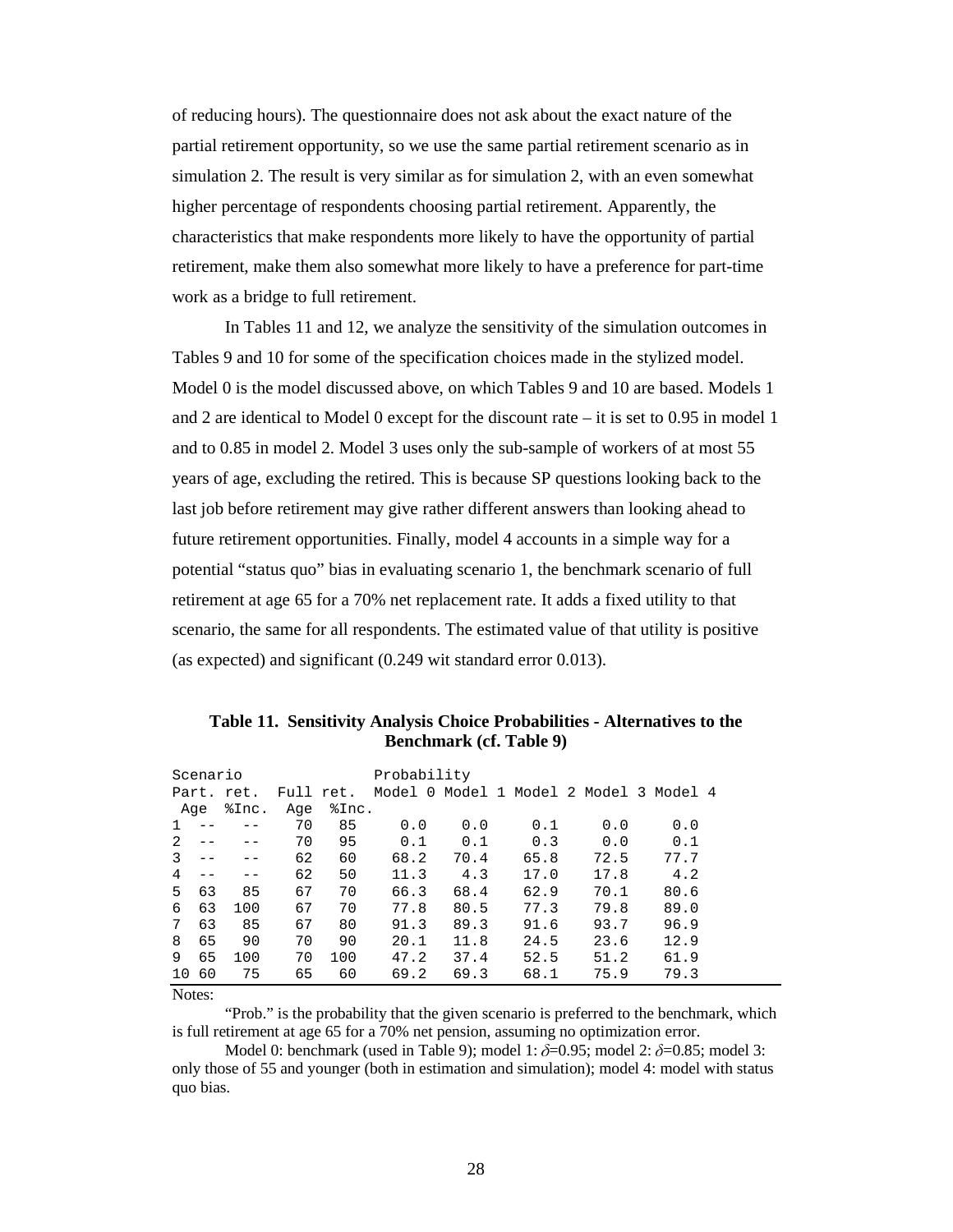Table 11 shows that the qualitative conclusions from Table 9 remain valid in the models with a different specification, although the probabilities sometimes change substantially. The rank order of the alternatives remains similar, with very few people attracted by the late full-time retirement scenarios 1 and 2, and with the highest scores for the scenario with part-time retirement at age 63 and full-time retirement at age 67, with an 80% replacement rate in full retirement (scenario 7).

The same conclusion can be drawn from Table 12. According to all models, there would be substantial scope for a gradual retirement scenario with income during gradual retirement and a replacement rate after full retirement in a reasonable range.

# **Table 12: Sensitivity Analysis Simulated Choice Probabilities: Retirement at Latest or Earliest Possible Age and Partial Retirement (cf. Table 10)**

|                                                                  |  | Model 0 Model 1 Model 2 Model 3 Model 4                |  |  |
|------------------------------------------------------------------|--|--------------------------------------------------------|--|--|
|                                                                  |  | Late Part. Late Part. Late Part. Late Part. Late Part. |  |  |
| 1: No partial. 32.9 ---- 29.4 ---- 35.2 ---- 19.1 ---- 28.0 ---- |  |                                                        |  |  |
| 2: Part. Ever. 19.3 43.1 18.3 48.0 19.4 39.5 15.5 44.8 18.0 48.2 |  |                                                        |  |  |
| 3: Part. Acc. 20.1 43.7 19.1 48.8 20.3 40.1 18.4 44.8 18.9 48.8  |  |                                                        |  |  |
|                                                                  |  |                                                        |  |  |

#### Notes:

Prob. latest age: probabilities (in %) to choose full retirement at earliest and latest possible age (no period of partial retirement). Income percentage set equal to reported percentage if retiring at earliest or latest possible age (imputed if missing)

Prob. partial: probability (in %) to choose partial retirement, defined as full-time work until earliest possible retirement age, working 60% of pre-retirement hours from earliest to latest possible retirement age. Income after full retirement: 0.6 times reported percentage at latest age plus 0.4 times reported percentage at earliest age. Income during partial retirement: 0.4 times income after full retirement plus 0.6 times pre-retirement earnings.

Prob. Earliest age: not reported (cf. Table 10)

Simulation scenarios:

1, 2: observations with earliest retirement age < late retirement age only

3: only the observations used in 1 and 2 who report that their employer offers/would have offered partial retirement (40.8% observations for models 0, 1, 2 and 4; 44.9% for model 3 with the younger than 56 sample only).

# **6. Conclusions**

We have analyzed data on current and former employees' perception of retirement flexibility at their current or previous employer and preferences for early, late, and gradual retirement. We find that employees often (think they) have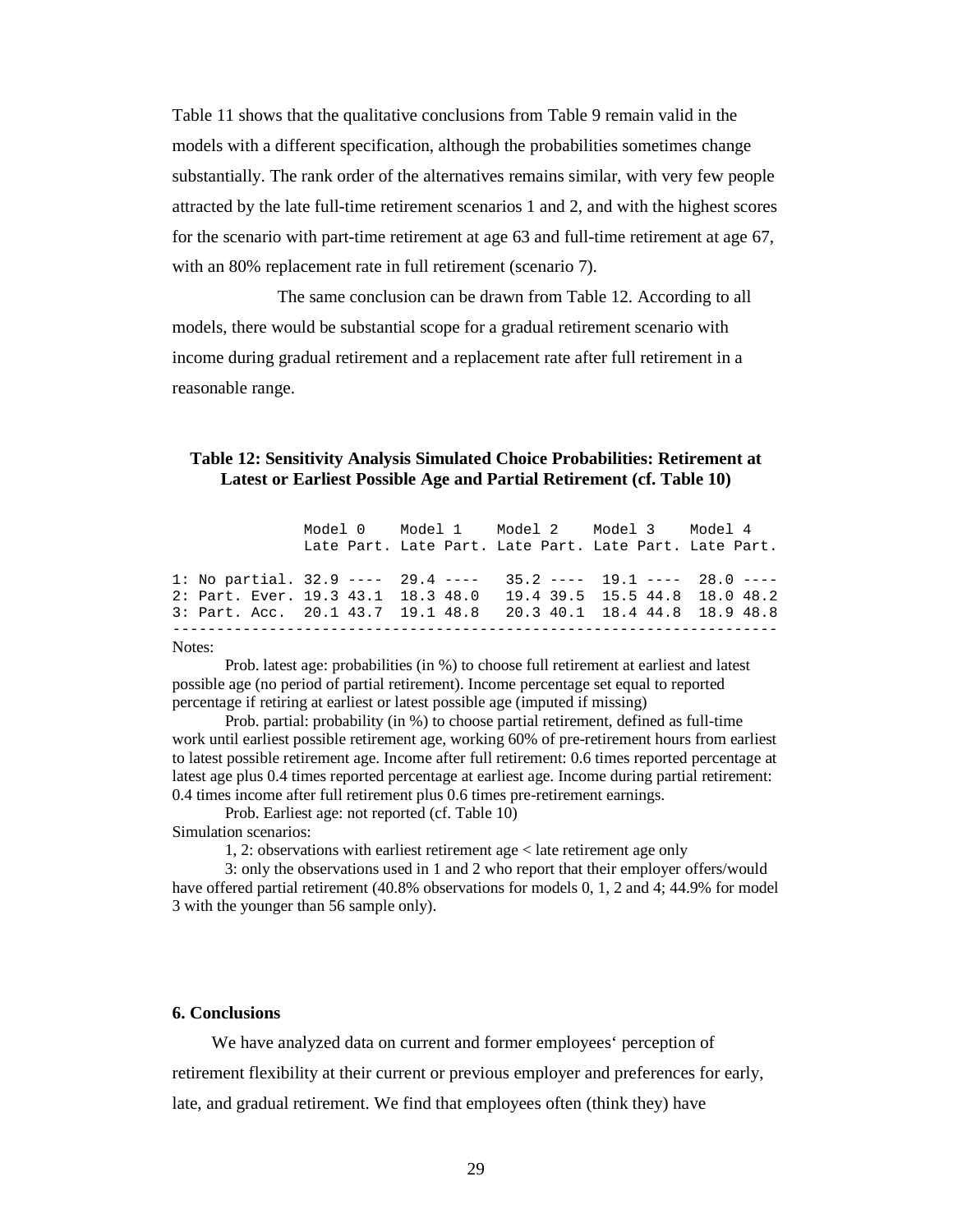possibilities for retiring early, whereas it is less common that they can retire later than at the benchmark age or can retire in steps, first reducing their hours worked. Only 34% report that they have such an option. This makes clear that analyzing retirement preferences on the basis of actual behavior without accounting for restrictions imposed by employers and occupational pension plans may give biased estimates of employee preferences. Instead, we have asked respondents to rate how attractive they find hypothetical, simplified retirement trajectories. These ratings were used to estimate a stylized structural model of retirement behavior. The descriptive statistics suggest that people are reasonably satisfied with retiring at the benchmark age, possibly because deviations from that age were compensated in a less than actuarially fair way in the scenarios that were presented. The most salient finding in the ratings is a general aversion against working full time after the age of 65.

Simulations based upon a model explaining the stated choices confirm that it is quite hard to convince people to keep working full-time after age 65, at least in The Netherlands, even with substantial financial incentives. On the other hand, many more people would be happy to keep working part-time after age 65, if given the option to gradually reduce hours worked by 40% before retiring completely. Increasing opportunities for partial retirement thus seems a potentially powerful tool to increase labor force participation and average hours worked of age groups around the retirement age. A remaining issue not addressed in this paper, is how offering partial retirement can be made more attractive for employers.

This paper can be seen as a pilot project for using subjective data on perceived restrictions and stated preferences to analyze retirement behavior. The preference specification is stylized and we cannot claim that it provides an accurate description of all features playing a role in the retirement decisions of employees. Still, the results are encouraging, and suggest that it would be worthwhile collecting richer data of a similar nature, creating opportunities for analyzing more realistic structural models, allowing, for example, for savings and uncertainty.

#### **References**

Allen, S.G. (2004), The value of phased retirement, NBER working paper 10531, NBER, Cambridge MA.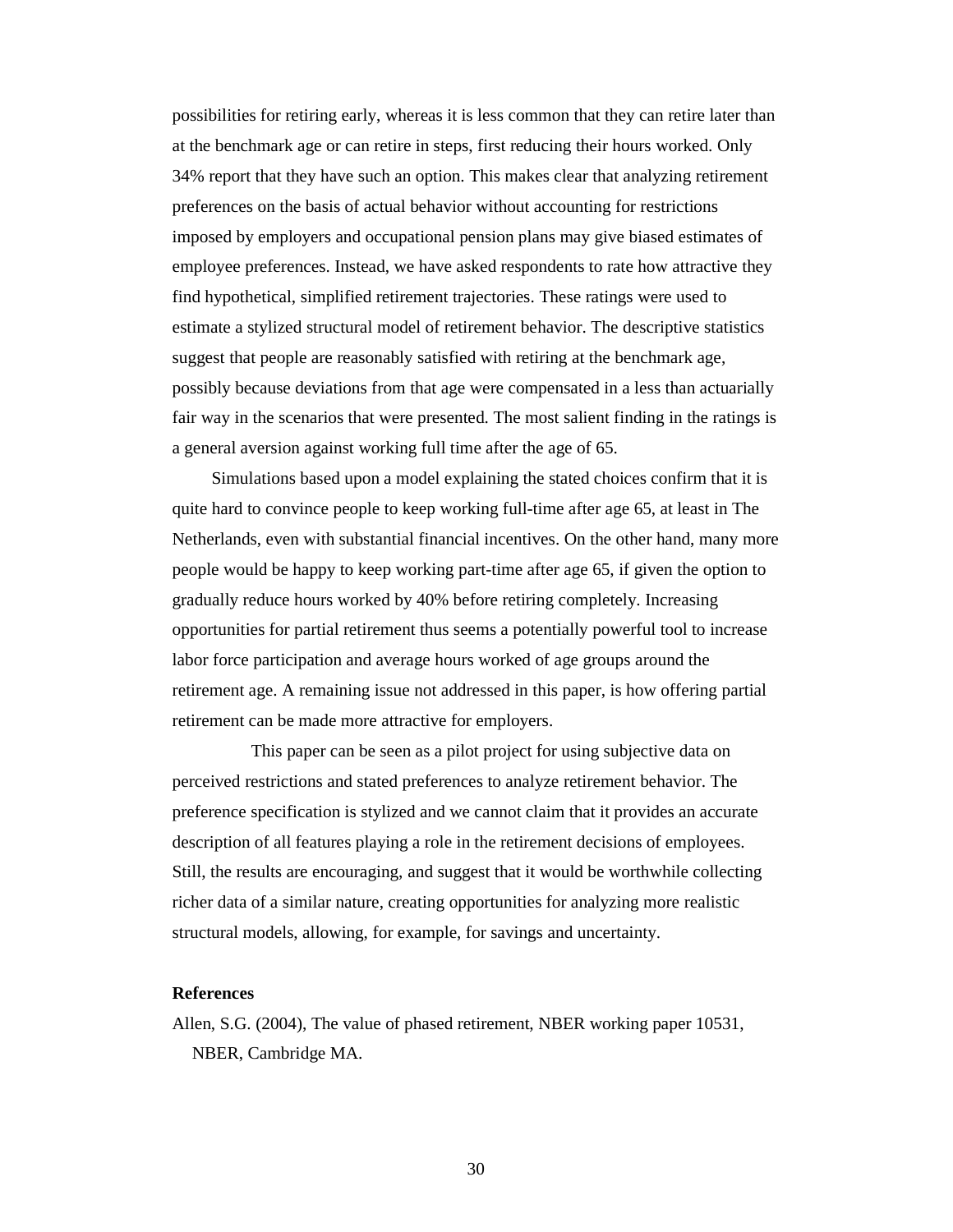- Aronsson, T., S.N. Blomquist and H. Sacklén (1999), Identifying interdependent behaviour in an empirical model of labour supply, *Journal of Applied Econometrics,* 14(6), 607-626.
- Blau, D. (1997), Social security and the labor supply of older married couples, *Labour Economics,* 4, 373-418.
- Blau, D. (1998), Labor force dynamics of older married couples, *Journal of Labor Economics*, 16, 595-629.
- Bound, J. (1991), Self-reported versus objective measures of health in retirement models, *Journal of Human Resources*, 26(1), 106-138.
- Clark, A., A. Oswald and P. Warr (1996), Is job satisfaction U-shaped in old age? *Journal of Occupational and Organizational Psychology*, 69, 57-81.
- Currie, J. and B. Madrian (1999), Health, health insurance and the labor market, *Handbook of Labor Economics, Vol. 3C*, O. Ashenfelter and D. Card (eds.), North-Holland, Amsterdam, 3309-3416.
- Hanemann, W.M. (1994), Valuing the environment through contingent valuation, *Journal of Economic Perspectives*, 8, 19-43.
- Hayward, M.D., W.R. Grady, M.A. Hardy and D. Sommers (1989), Occupational influences on retirement, disability and death, *Demography*, 26(3), 393-409.
- Henretta, J.C., A.M. O'Rand and C.G. Chan (1993), Joint role investments and synchronization of retirement: a sequential approach to couples' retirement, *Social Forces*, 71(4), 981-1000.
- Hurd, M. (1990), Research on the elderly: economic status, retirement, and consumption and saving, *Journal of Economic Literature,* 28(2), 565-637.
- Hurd, M. (1996), The effect of labor market rigidities on the labor force behavior of older workers, in *Advances in the Economics of Aging*, D. Wise (ed.), University of Chicago Press, Chicago.
- Latulippe, D. and J. Turner (2000), Partial retirement and pension policy in industrialized countries, *International Labour Review*, 139(2), 179-195.
- Lazear, E. (1986), Retirement from the labor force, *Handbook of Labor Economics, Vol. 1*, , O. Ashenfelter and D. Card (eds.), North-Holland, Amsterdam, 305-355.
- Louviere, J., D. Hensher and J. Swait (2002), Stated Choice Methods, Cambridge University Press, Cambridge.